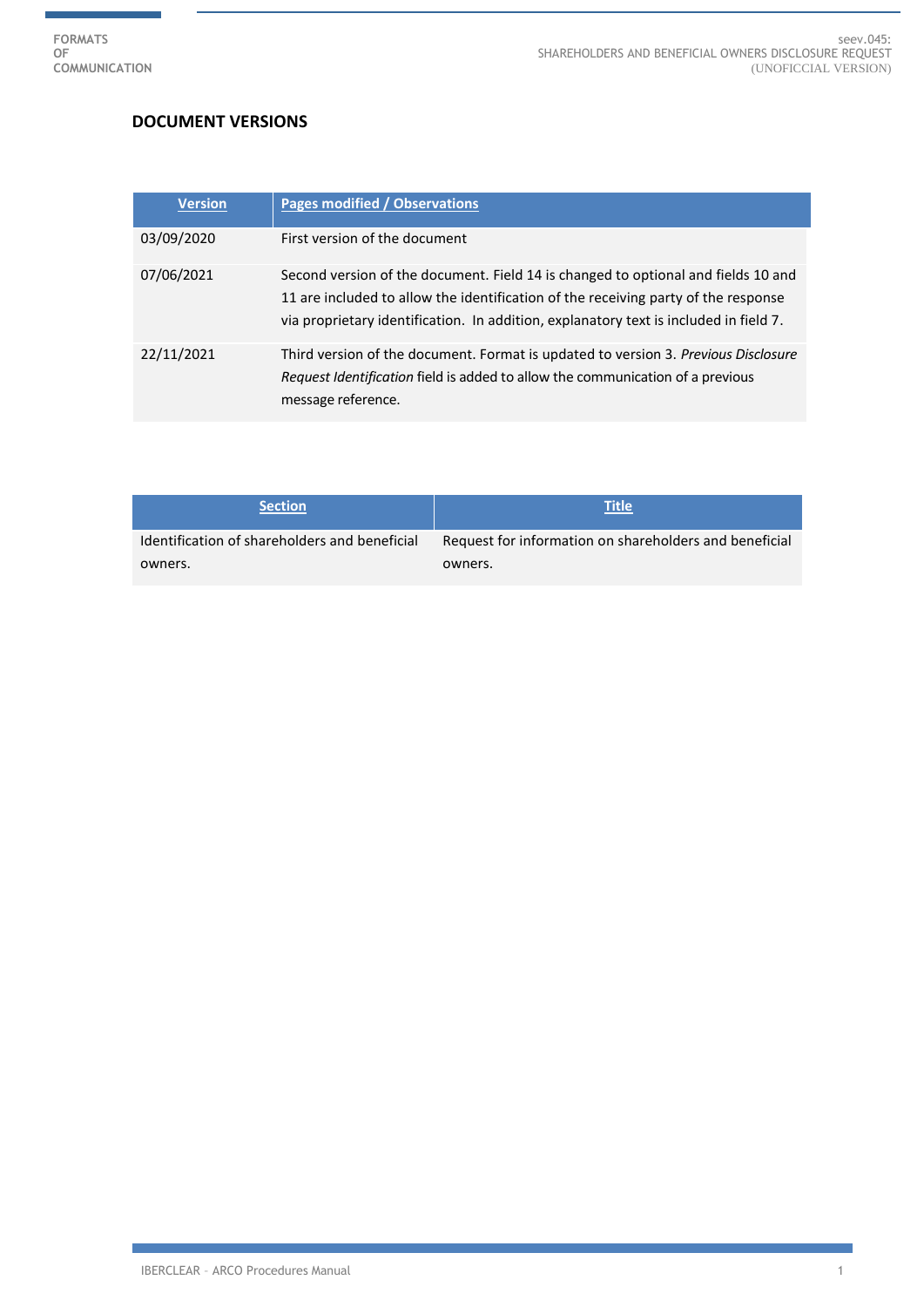## **FORMAT seev.045.001.03**

#### **General description**

It is a request for information from an issuer of a value code to entities with positions on the reference date so that they communicate the list of shareholders and/or beneficial owners of a security.

#### **Origin/Destination**

**Issuer:** Issuers, CSD

**Receiver:** IBERCLEAR

**Issuer:** IBERCLEAR

**Receiver:** Participants, CSD

#### **Main related messages**

Each seev.045 message implies that the recipient of the message responds with the information requested by the seev.047 message (response to the request).

### **Relationship with Owner messages**

It has an equivalent in HTITU12 for those who decide to receive a proprietary format.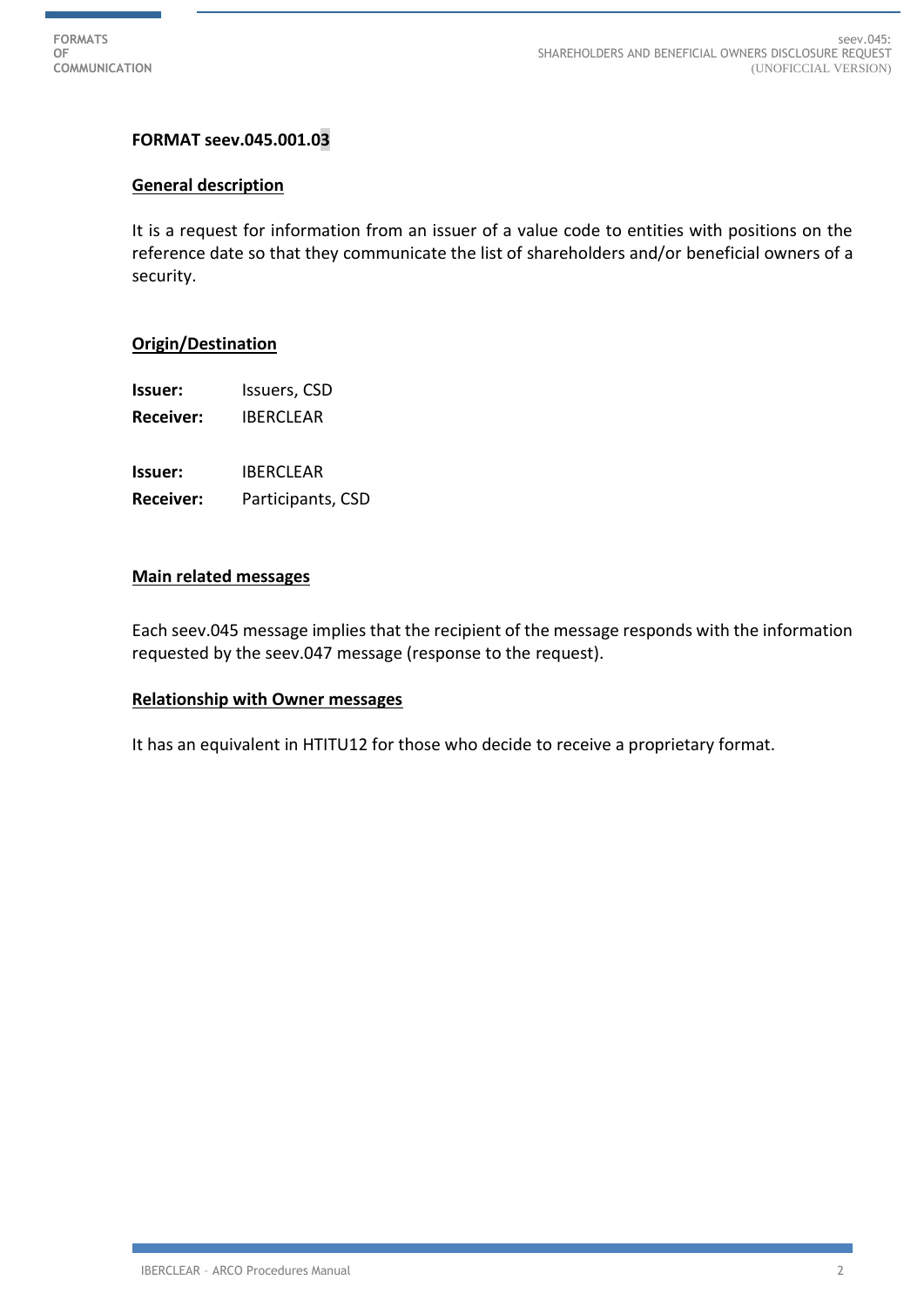# **Format structure**

|                | Mult. | Or     | Lv                      | <xml tag=""></xml>                            | <b>Message Item</b>                                   |
|----------------|-------|--------|-------------------------|-----------------------------------------------|-------------------------------------------------------|
|                | [11]  |        | $\mathbf 0$             | <shrhldrsiddsclsrreq></shrhldrsiddsclsrreq>   | Shareholders Identification Disclosure<br>Request V01 |
| $\mathbf{1}$   | [11]  |        | 1                       | <issrdsclsrreqid></issrdsclsrreqid>           | Issuer Disclosure Request Identification              |
| $\overline{2}$ | [11]  |        | 1                       | <dsclsrreqtp></dsclsrreqtp>                   | Disclosure Request Type                               |
| 3              | [01]  |        | $\mathbf{1}$            | <prvsdsclsrreqid></prvsdsclsrreqid>           | Previous Disclosure Request Identification            |
| 4              | [11]  |        | $\mathbf 1$             | <fwdreqind></fwdreqind>                       | Forward Request Indicator                             |
| 5              | [01]  |        | $\mathbf 1$             | <shrhldrrghtsdrctvind></shrhldrrghtsdrctvind> | Shareholder Rights Directive Indicator                |
|                | [11]  |        | $\mathbf 1$             | <fininstrmid></fininstrmid>                   | Financial Instrument Identification                   |
| 6              | [11]  |        | $\overline{2}$          | $<$ ISIN $>$                                  | <b>ISIN</b>                                           |
|                | [11]  |        | $\mathbf 1$             | <shrhldrsdsclsrrcrddt></shrhldrsdsclsrrcrddt> | Shareholders Disclosure Record Date                   |
|                | [11]  |        | $\overline{2}$          | $<$ Dt $>$                                    | Date                                                  |
| $\overline{7}$ | [11]  |        | 3                       | $<$ Dt $>$                                    | Date                                                  |
| 8              | [01]  |        | 1                       | <shrsqtythrshid></shrsqtythrshid>             | <b>Shares Quantity Threshold</b>                      |
|                | [01]  |        | $\mathbf 1$             | <reqshrhelddt></reqshrhelddt>                 | <b>Request Share Held Date</b>                        |
| 9              | [11]  | {Or    | $\overline{2}$          | <dtclctnmtd></dtclctnmtd>                     | <b>Date Calculation Method</b>                        |
| 10             | [11]  | $Or\}$ | $\overline{2}$          | <dtclctndesc></dtclctndesc>                   | Date Calculation Description                          |
|                | [11]  |        | 1                       | <dsclsrrspnrcpt></dsclsrrspnrcpt>             | Disclosure Response Recipient                         |
|                | [11]  |        | $\overline{2}$          | $<$ Id $>$                                    | Identification                                        |
|                | [11]  | {Or    | $\overline{3}$          | <prtryid></prtryid>                           | Proprietary Identification                            |
| 11             | [11]  |        | $\overline{4}$          | $<$ Id>                                       | Identification                                        |
| 12             | [11]  |        | $\overline{4}$          | <lssr></lssr>                                 | Issuer                                                |
| 13             | [11]  | $Or\}$ | $\overline{3}$          | $<$ LEI $>$                                   | LEI                                                   |
| 14             | [11]  |        | $\overline{2}$          | _ <rcptnm></rcptnm>                           | <b>Recipient Name</b>                                 |
|                | [11]  |        | $\overline{\mathbf{c}}$ | <rspnrcptadr></rspnrcptadr>                   | <b>Response Recipient Address</b>                     |
| 15             | [01]  |        | 3                       | <anybic></anybic>                             | Any BIC                                               |
| 16             | [01]  |        | $\overline{3}$          | <emailadr></emailadr>                         | <b>Email Address</b>                                  |
| 17             | [01]  |        | $\overline{3}$          | <urladr></urladr>                             | <b>URL Address</b>                                    |
|                | [11]  |        | $\mathbf{1}$            | <issrdsclsrddin></issrdsclsrddin>             | <b>Issuer Disclosure Deadline</b>                     |
|                | [11]  |        | $\overline{2}$          | $<$ Dt $>$                                    | Date                                                  |
| 18             | [11]  |        | $\mathbf{3}$            | <dttm></dttm>                                 | Date Time                                             |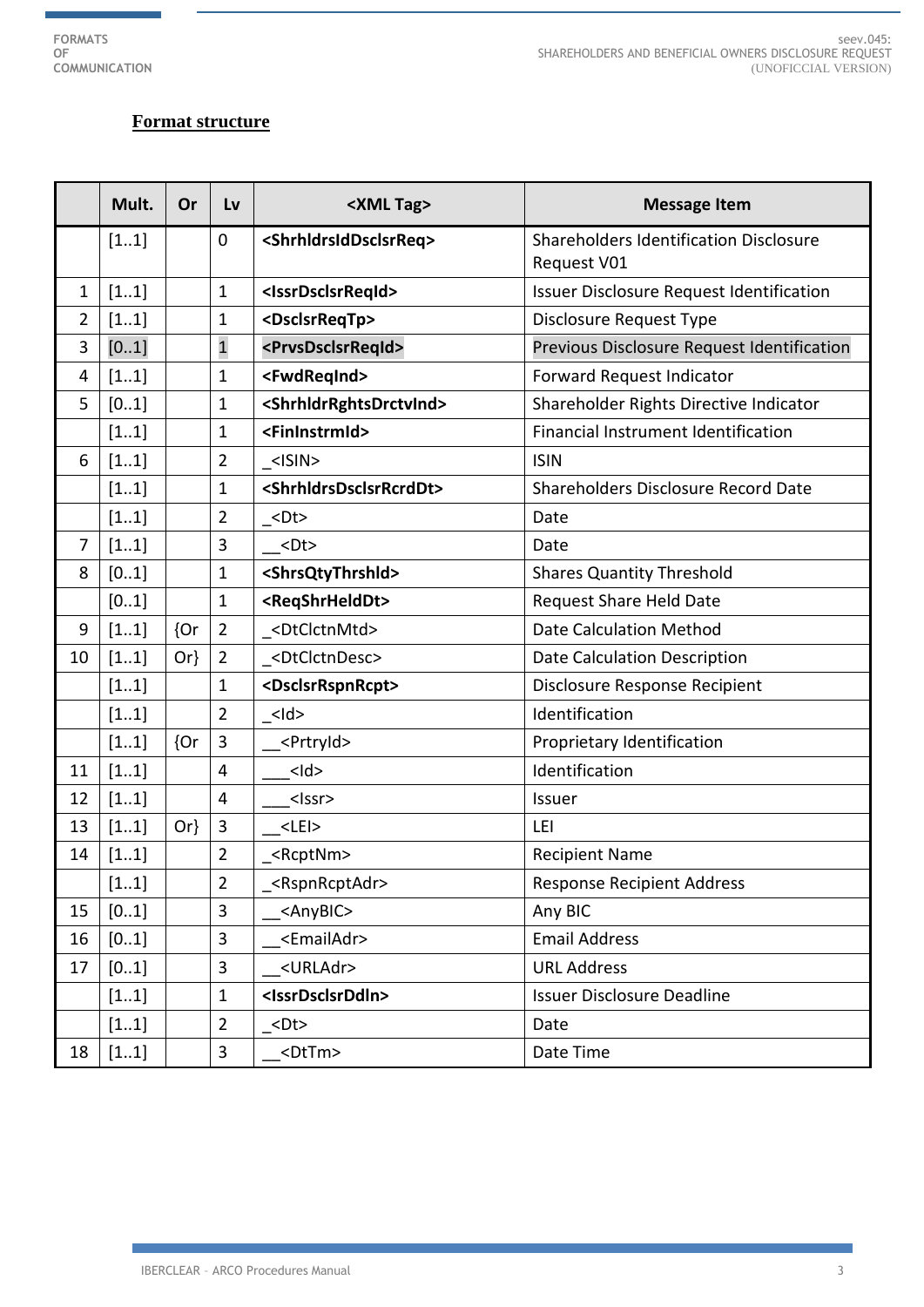## **Clarification of fields**

1 Name: Issuer Disclosure Request Identification Format: Up to 35 alphanumeric positions. Content: Disclosure request reference. Official and unique reference assigned to the request for disclosure of the holders. 2 Name Disclosure Request Type Format: 4 alphabetical positions. Content: Request type. Shall be filled in with the following values: **NEWM:** New request. **REPL**: Replaces previously submitted request. 3 Name Previous Disclosure Request Identification Format: Up to 35 alphanumeric positions. Content: Identification of the unique reference assigned in the header of the previously Seev.045 message. It will be always informed if the request type is REPL. 4 Name Forward Request Indicator Format: Indicator: Boolean {true, false}. Content: Indicator that determines if the request is sent by the intermediary chain. Shall be filled in with the following values: **True:** The recipient of the message should transfer the request to the next intermediary in the chain of custody. **False**: The recipient of the message must not transmit it through the chain of intermediaries. 5 Name Shareholder Rights Directive Indicator Format: Indicator: Boolean {true, false}. Content: Indicates whether the request was initiated by the first intermediary in the custody chain in accordance with SRD II. Shall be filled in with the following values: **True:** the request was initiated by the first intermediary in the custody chain in accordance with SRD II. **False**: the request was no initiated by the first intermediary in the custody chain in accordance with SRD II. 6 Name ISIN Format: 12 alphanumeric positions. Coding ISO 6166 [AZ] {2,2} [A-Z0-9] {9.9} [0-9] {1,1}. Content: Value code for which ownership identification is requested. 7 Name Shareholders Disclosure Record Date Format: ISODate: YYYY-MM-DD. Content: Record date for which the identification of ownership of the positions is requested. 8 Name Shares Quantity Threshold Format: Up to 18 digits of which 17 can be decimal. Decimal point spacing (example: 125.3). If there is no sign the amount is positive, for negative amounts a minus sign (example: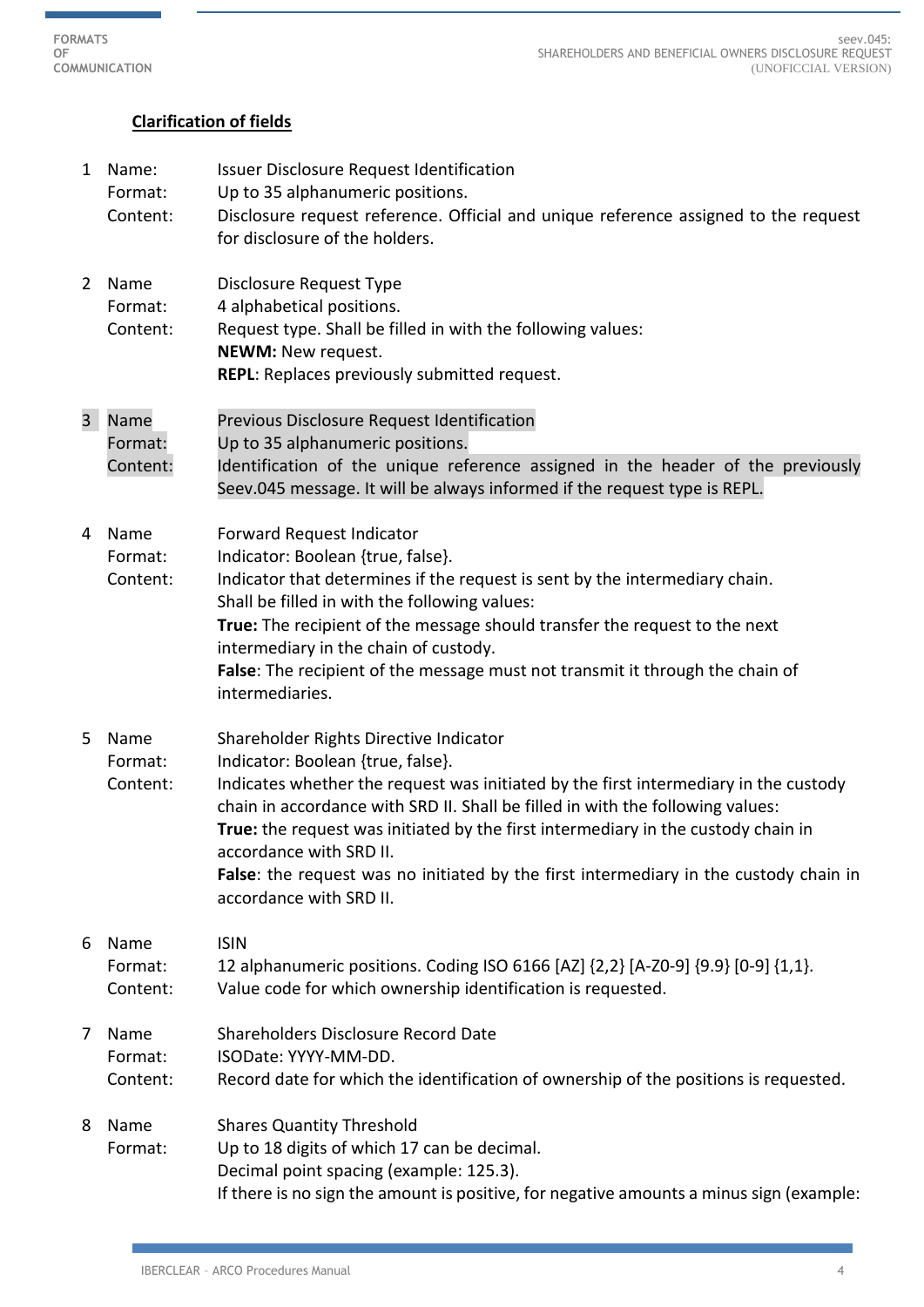i.

|    | Content:                    | $-658$ ).<br>Minimum threshold or amount of securities at which the communication of<br>ownership is mandatory.<br>This field will only be reported in requests that require a minimum threshold to carry<br>out the ownership identification, otherwise it will be reported to spaces.               |
|----|-----------------------------|-------------------------------------------------------------------------------------------------------------------------------------------------------------------------------------------------------------------------------------------------------------------------------------------------------|
| 9  | Name<br>Format:<br>Content: | <b>Date Calculation Method</b><br>4 alphabetical positions.<br>Method by which they have maintained the positions throughout the history of<br>holding in the communication of ownership.<br>Shall be filled in with the following values:<br>FIFO: First In, First Out.<br>LIFO: Last In, First Out. |
| 10 | Name<br>Format:<br>Content: | Date Calculation Description<br>350 alphanumeric characters.<br>If reported, it contains free text. If PFDT is indicated, it refers to the first holding<br>date.                                                                                                                                     |
| 11 | Name<br>Format:<br>Content: | Proprietary Identification<br>35 alphanumeric characters.<br>Unique and unambiguous identifier, as assigned to a financial institution using a<br>proprietary identification scheme.                                                                                                                  |
| 12 | Name<br>Format:<br>Content: | Issuer of Proprietary Identification<br>35 alphanumeric characters.<br>Entity that assigns the identification.                                                                                                                                                                                        |
| 13 | Name<br>Format:<br>Content: | LEI of the entity receiving the ownership identification responses<br>20 alphanumeric positions [A-Z0-9] {18,18} [0-9] {2,2}.<br>LEI code of entity to which the seev. message is to be sent. 047 with the disclosure<br>of the requested ownership.                                                  |
| 14 | Name<br>Format:<br>Content: | <b>Recipient Name</b><br>350 alphanumeric characters.<br>Name of entity to which the seev. message is to be sent. 047 with the disclosure of<br>the requested ownership.                                                                                                                              |
| 15 | Name<br>Format:<br>Content: | <b>BIC Recipient</b><br>11 alphanumeric positions [A-Z0-9] {4.4} [AZ] {2.2} [A-Z0-9] {2.2} [A-Z0-9] {3.3}<br>BIC code of entity to which the seev. message is to be sent. 047 with the disclosure<br>of the requested ownership.                                                                      |
| 16 | Name<br>Format:<br>Content: | <b>Email Address Recipient</b><br>256 alphanumeric characters.<br>E-mail address of the entity to which the seev message should be sent. 047 with the<br>disclosure of the requested ownership.                                                                                                       |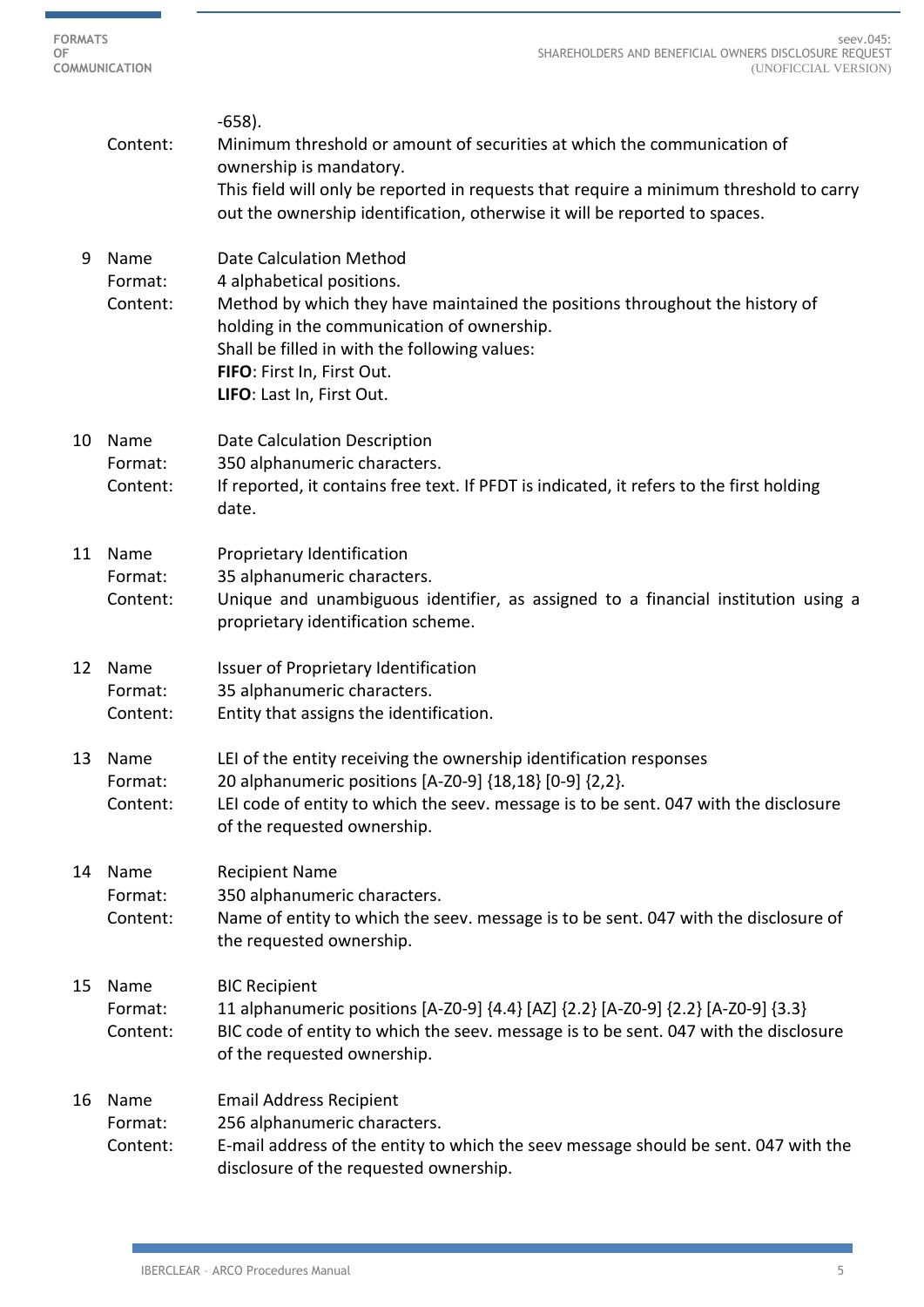> 17 Name URL Address Recipient Format: 2048 alphanumeric characters. Content: URL address of entity to which the seev. message is to be sent. 047 with the disclosure of the requested ownership. 18 Name Date Time Issuer Disclosure Deadline Format: ISODateTime: If GMT time: YYYY-MM-DDThh:mm:ss.sssZ. If local time: YYYY-MM-DDThh:mm:ss.sss. Content: Date-time limit for response to the request, limit defined by the issuer.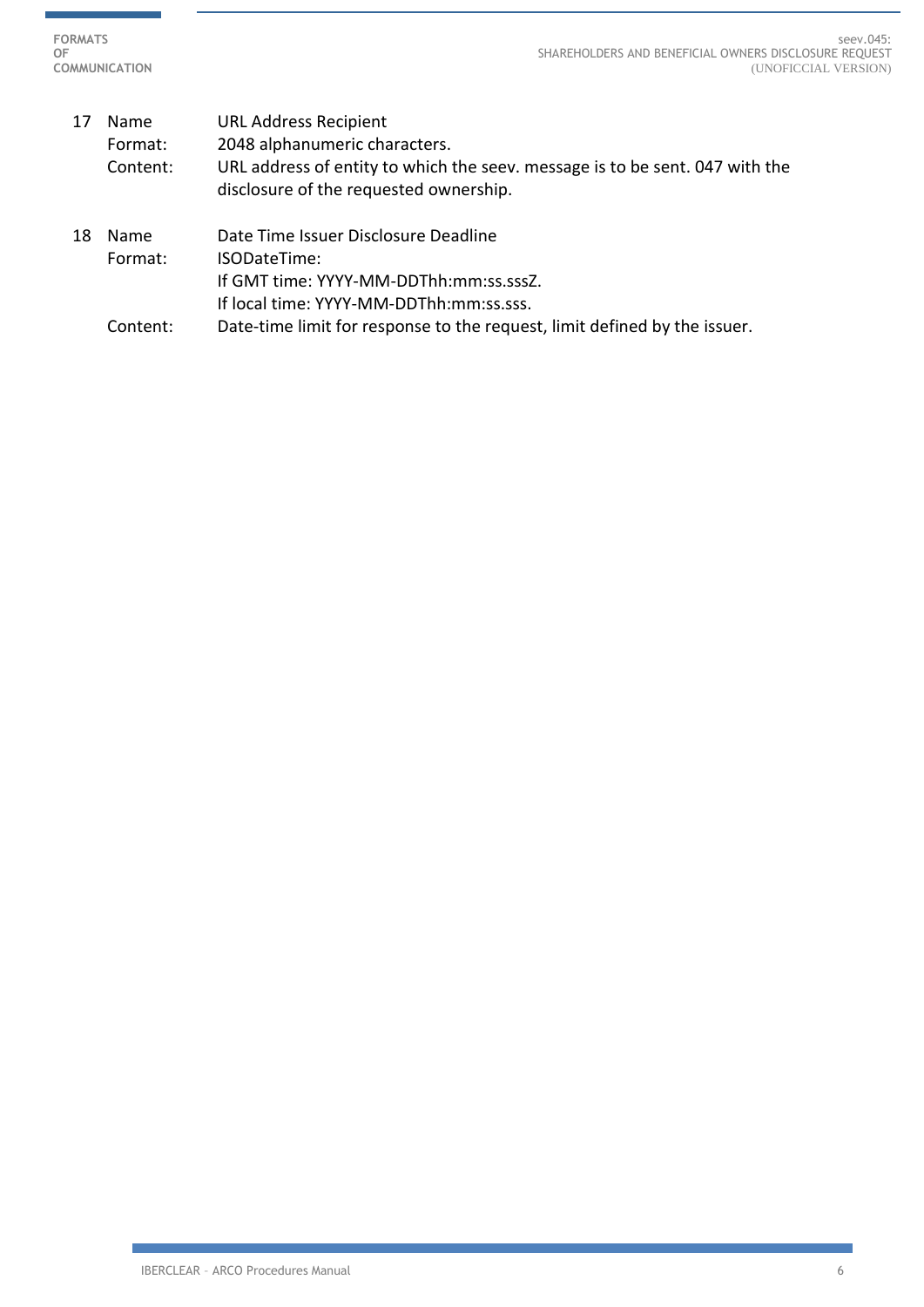## **DOCUMENT VERSIONS**

| <b>Version</b> | <b>Pages modified / Observations</b>                                                                                                                                                                                                                                                                                        |
|----------------|-----------------------------------------------------------------------------------------------------------------------------------------------------------------------------------------------------------------------------------------------------------------------------------------------------------------------------|
| 03/09/2020     | First version of the document                                                                                                                                                                                                                                                                                               |
| 03/09/2020     | XML Tag of Proprietary Identification of legal person has been amended to <prtryid>.<br/>Furthermore, a description about Identification Type equivalences Seev.047-<br/>HTITU12 has been added in fields 31 and 52.</prtryid>                                                                                              |
| 03/09/2020     | Fields 36, 46, 47, 48 and 55 are converted to mandatory fields. Furthermore,<br>Ownership and Ownership Type are converted to mandatory in both legal and<br>natural person. Also, Address of natural person is converted to mandatory.                                                                                     |
| 21/01/2021     | Second version of the document: the format of fields 42,43,62 and 63 are<br>amended in order to clarify that the separation of decimals is done with a dot(.).                                                                                                                                                              |
| 07/06/2021     | Third version of the document: Field 9 is added to give the intermediary the<br>possibility to identify himself through LEI and the content of field 8 is amended. In<br>addition, field 15 is added to give the possibility of identifying the Account<br>servicer through LEI and the content of field 14 is amended.     |
| 22/11/2021     | Fourth version of the document. The format is updated to version 2. Year Of<br>Incorporation field is added. Natural person and legal person fields are modified to<br>allow the communication of legal person co-ownership under the same safekeeping<br>account and a mix of legal and natural persons as account owners. |

| <b>Section</b>                     | <b>Title</b>                                    |
|------------------------------------|-------------------------------------------------|
| Identification of shareholders and | Disclosure with information on shareholders and |
| beneficiaries                      | beneficial owners                               |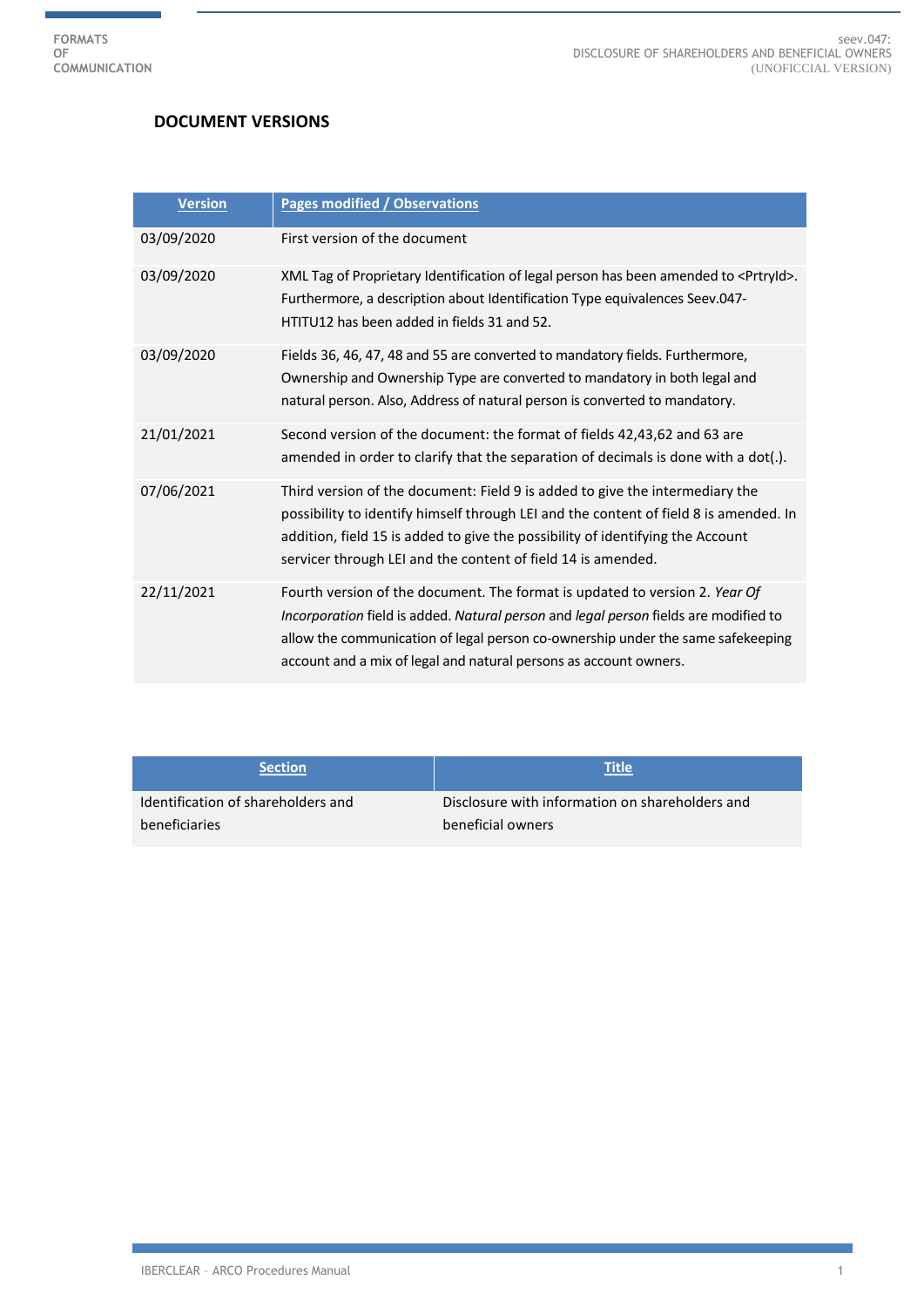## **FORMAT seev.047.001.02**

#### **General description**

It is the disclosure with information of the shareholders and/or beneficial owners of a security.

### **Origin/Destination**

| <b>Issuer:</b>                      | <b>IBERCLEAR</b>                                        |
|-------------------------------------|---------------------------------------------------------|
| <b>Recipient:</b>                   | Participants, CSDs, intermediaries.                     |
| <b>Issuer:</b><br><b>Recipient:</b> | Participants, CSDs, intermediaries.<br><b>IBERCLEAR</b> |
|                                     |                                                         |

#### **Main related messages**

Each seev.047 message responds to a prior request from the seev.045 message recipient, responding with the requested ownership.

### **Relationship with Owner messages**

It has an equivalent in HTITU12 for those who decide to send a proprietary format.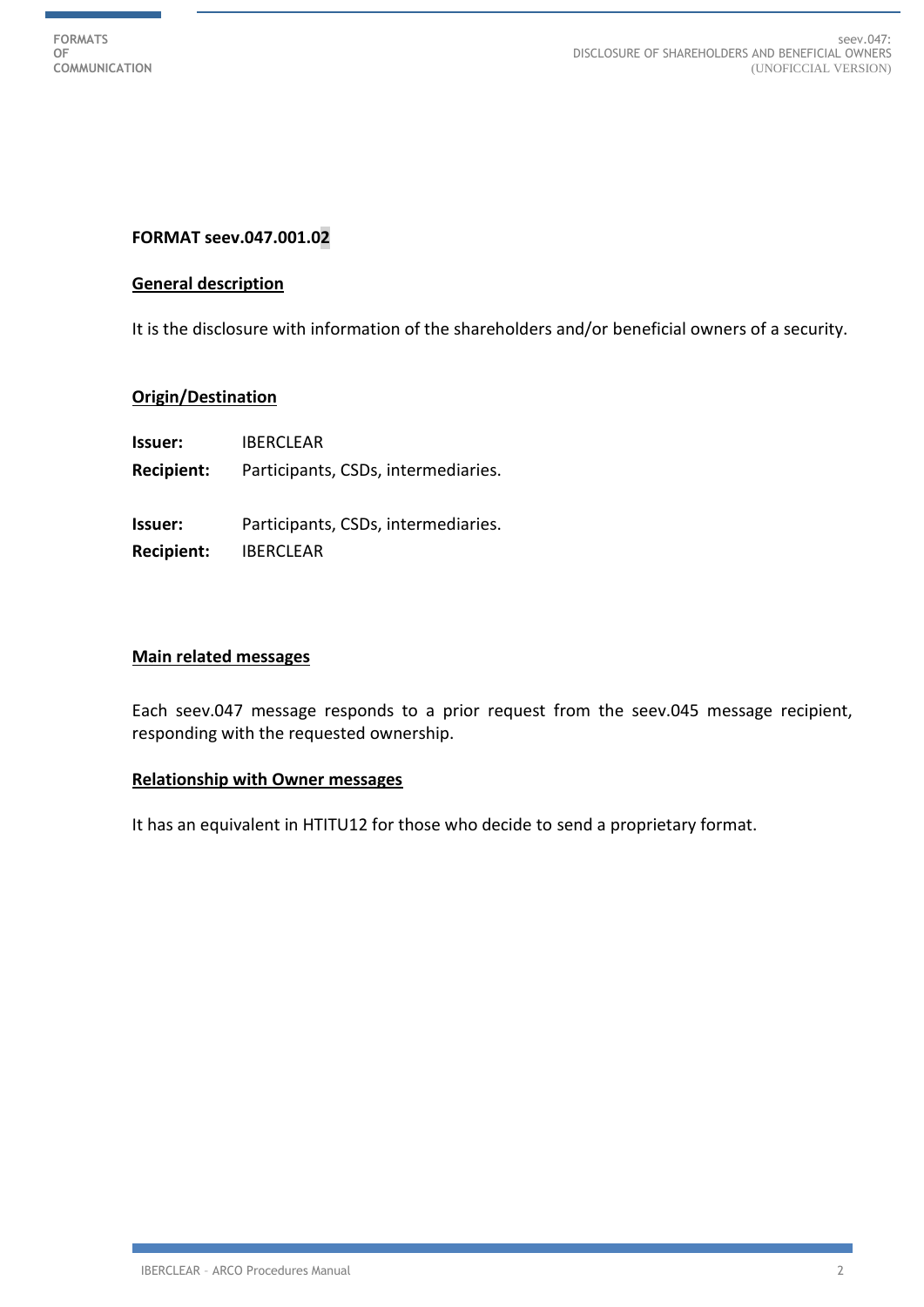ł

# **Format structure**

|                | Mult.  | Or     | Lv                      | <xml tag=""></xml>                            | <b>Message Item</b>                                           |
|----------------|--------|--------|-------------------------|-----------------------------------------------|---------------------------------------------------------------|
|                | [11]   |        | $\mathbf 0$             | <shrhldrsiddsclsrrspn></shrhldrsiddsclsrrspn> | <b>Shareholders Identification Disclosure</b><br>Response V01 |
|                | [01]   |        | $\mathbf 1$             | <pgntn></pgntn>                               | Pagination                                                    |
| 1              | [11]   |        | $\overline{2}$          | $_{\text{-}}$ <pgnb></pgnb>                   | Page Number                                                   |
| $\overline{2}$ | [11]   |        | $\overline{2}$          | _ <lastpgind></lastpgind>                     | Last Page Indicator                                           |
|                | [11]   |        | $\mathbf 1$             | <issrdsclsrreqref></issrdsclsrreqref>         | Issuer Disclosure Request Reference                           |
| 3              | [11]   |        | $\overline{2}$          | <lssrdsclsrreqid></lssrdsclsrreqid>           | Issuer Disclosure Request Identification                      |
|                | [11]   |        | $\overline{2}$          | <fininstrmid></fininstrmid>                   | Financial Instrument Identification                           |
| 4              | [11]   |        | 3                       | $<$ ISIN $>$                                  | <b>ISIN</b>                                                   |
|                | [11]   |        | $\overline{2}$          | <shrhldrsdsclsrrcrddt></shrhldrsdsclsrrcrddt> | Shareholders Disclosure Record Date                           |
|                | [11]   |        | 3                       | $<$ Dt $>$                                    | Date                                                          |
| 5              | [11]   |        | 4                       | $<$ Dt $>$                                    | Date                                                          |
| 6              | [11]   |        | 1                       | <dsclsrrspnid></dsclsrrspnid>                 | Disclosure Response Identification                            |
|                | [11]   |        | $\mathbf 1$             | <rspndgintrmy>&gt;</rspndgintrmy>             | Responding Intermediary                                       |
|                | [11]   |        | $\overline{2}$          | <nmandadr></nmandadr>                         | <b>Name And Address</b>                                       |
| $\overline{7}$ | [11]   |        | 3                       | $<$ Nm $>$                                    | Name                                                          |
|                | [11]   |        | $\overline{2}$          | <ld></ld>                                     | Identification                                                |
| 8              | [11]   | ${or}$ | $\overline{3}$          | <anybic></anybic>                             | Any BIC                                                       |
| 9              | [11]   | $Or\}$ | $\overline{3}$          | $<$ LEI $>$                                   | LEI                                                           |
|                | [01]   |        | $\overline{2}$          | <ctctprsn></ctctprsn>                         | <b>Contact Person</b>                                         |
| 10             | [11]   |        | $\overline{3}$          | $<$ Nm $>$                                    | Name                                                          |
| 11             | [01]   |        | 3                       | <emailadr></emailadr>                         | <b>Email Address</b>                                          |
|                | [11]   |        | $\mathbf 1$             | <dsclsrinf></dsclsrinf>                       | Disclosure Information                                        |
| 12             | [11]   | ${Or}$ | $\overline{2}$          | <nodsclinf></nodsclinf>                       | No Disclosure                                                 |
|                | $[1*]$ | $Or\}$ | $\overline{2}$          | <sfkpgacctandhldgs></sfkpgacctandhldgs>       | Safekeeping Account And Holdings                              |
| 13             | [11]   |        | 3                       | <sfkpgacct></sfkpgacct>                       | Safekeeping Account                                           |
|                | [11]   |        | 3                       | <acctsvcr></acctsvcr>                         | <b>Account Servicer</b>                                       |
| 14             | [11]   | ${or}$ | $\overline{\mathbf{4}}$ | <anybic></anybic>                             | Any Bic                                                       |
| 15             | [11]   | $Or\}$ | 3                       | $<$ LEI $>$                                   | LEI                                                           |
|                | [11]   |        | 3                       | <shrhldgbalonownacct></shrhldgbalonownacct>   | Shareholding Balance On Own Account                           |
| 16             | [11]   | {Or    | $\overline{4}$          | <unit></unit>                                 | Unit                                                          |
| 17             | [11]   | $Or\}$ | 4                       | <faceamt></faceamt>                           | <b>Face Amount</b>                                            |
|                | [11]   |        | 3                       | <shrhldgbalonclntacct></shrhldgbalonclntacct> | Shareholding Balance On Client Account                        |
| 18             | [11]   | ${or}$ | $\overline{4}$          | <unit></unit>                                 | Unit                                                          |
| 19             | [11]   | $Or\}$ | 4                       | <faceamt></faceamt>                           | Face Amount                                                   |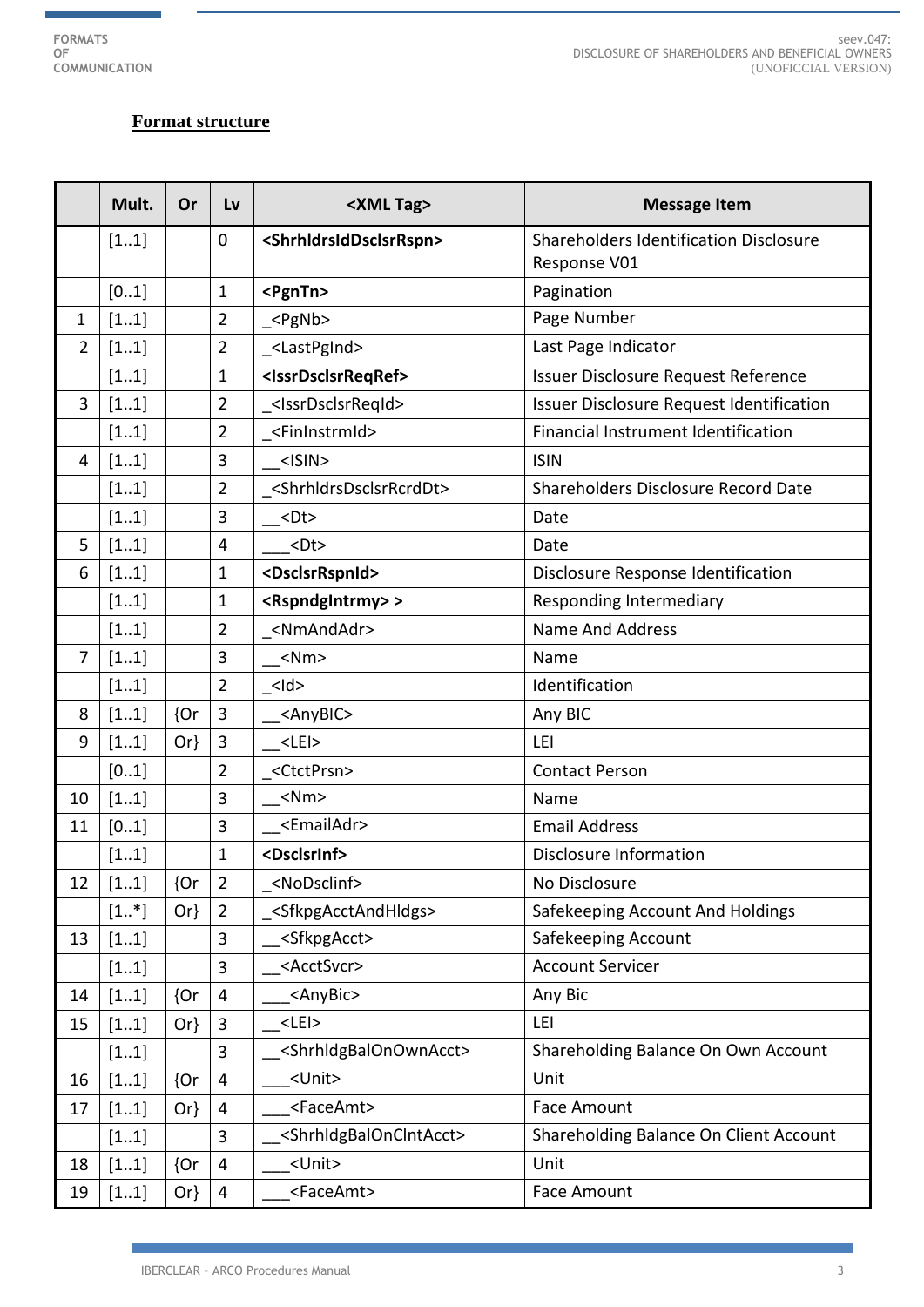ł

|    | Mult.    | Or     | Lv             | <xml tag=""></xml>                            | <b>Message Item</b>                          |
|----|----------|--------|----------------|-----------------------------------------------|----------------------------------------------|
|    | [11]     |        | 3              | <ttlshrhldgbal></ttlshrhldgbal>               | <b>Total Shareholding Balance</b>            |
| 20 | [11]     | {Or    | $\overline{4}$ | <unit></unit>                                 | Unit                                         |
| 21 | [11]     | $Or\}$ | $\overline{4}$ | <faceamt></faceamt>                           | <b>Face Amount</b>                           |
|    | [01]     |        | 3              | <acctsublvl></acctsublvl>                     | <b>Account Sub Level</b>                     |
|    | [01]     |        | 4              | <nondscldshrhldgqty></nondscldshrhldgqty>     | Non Disclosed Shareholding Quantity          |
| 22 | [11]     | ${or}$ | 5              | <unit></unit>                                 | Unit                                         |
| 23 | [11]     | $Or\}$ | 5              | <faceamt></faceamt>                           | <b>Face Amount</b>                           |
|    | [01]     |        | 4              | <blwthrshldshrhldgqty></blwthrshldshrhldgqty> | <b>Below Threshold Shareholding Quantity</b> |
| 24 | [11]     | ${or}$ | 5              | <unit></unit>                                 | Unit                                         |
| 25 | [11]     | $Or\}$ | 5              | <faceamt></faceamt>                           | <b>Face Amount</b>                           |
|    | $[0.$ *] |        | 4              | <dsclsr></dsclsr>                             | Disclosure                                   |
| 26 | [11]     |        | 5              | <sfkpgacct></sfkpgacct>                       | Safekeeping Account                          |
|    | [11]     |        | 5              | <accthldr></accthldr>                         | <b>Account Holder</b>                        |
|    | [025]    |        | 6              | <lglprsn></lglprsn>                           | Legal Person                                 |
|    | [11]     |        | $\overline{7}$ | <nmandadr></nmandadr>                         | <b>Name And Address</b>                      |
| 27 | [11]     |        | 8              | $<$ Nm $>$                                    | Name                                         |
|    | [11]     |        | 8              | <adr></adr>                                   | Address                                      |
| 28 | [11]     |        | 9              | <strtnm></strtnm>                             | <b>Street Name</b>                           |
| 29 | [11]     |        | 9              | <pstcd></pstcd>                               | Post Code                                    |
| 30 | [11]     |        | 9              | <twnnm></twnnm>                               | <b>Town Name</b>                             |
| 31 | [11]     |        | 9              | <ctry></ctry>                                 | Country                                      |
| 32 | [01]     |        | 7              | <emailadr></emailadr>                         | <b>Email Address</b>                         |
|    | [11]     |        | 7              | $<$ Id $>$                                    | Identification                               |
| 33 | [11]     | {Or    | 8              | <ntlregnnb></ntlregnnb>                       | <b>National Registration Number</b>          |
| 34 | [11]     | Or     | 8              | $<$ LEI $>$                                   | LEI                                          |
| 35 | [11]     | Or     | 8              | <anybic></anybic>                             | Any BIC                                      |
|    | [11]     | $Or\}$ | 8              | <prtryid></prtryid>                           | Proprietary Identification                   |
| 36 | $[11]$   |        | 9              | $<$ ld>                                       | Identification                               |
| 37 | [11]     |        | 9              | <lssr></lssr>                                 | Issuer                                       |
| 38 | [11]     |        | 7              | <ctryofincorprtn></ctryofincorprtn>           | Country Of Incorporation                     |
| 39 | [01]     |        | $\overline{7}$ | <yrofincorprtn></yrofincorprtn>               | Year Of Incorporation                        |
|    | [01]     |        | $\overline{7}$ | <lnvstrtp></lnvstrtp>                         | <b>Investor Type</b>                         |
|    | [11]     |        | 8              | <prtry></prtry>                               | Propietary                                   |
| 40 | [11]     |        | 9              | $<$ Id $>$                                    | Identification                               |
| 41 | [11]     |        | 9              | $<$ Issr>                                     | Issuer                                       |
|    | [11]     |        | 7              | <ownrsh></ownrsh>                             | Ownership                                    |
|    | [11]     |        | 8              | <ownrshtp></ownrshtp>                         | Ownership Type                               |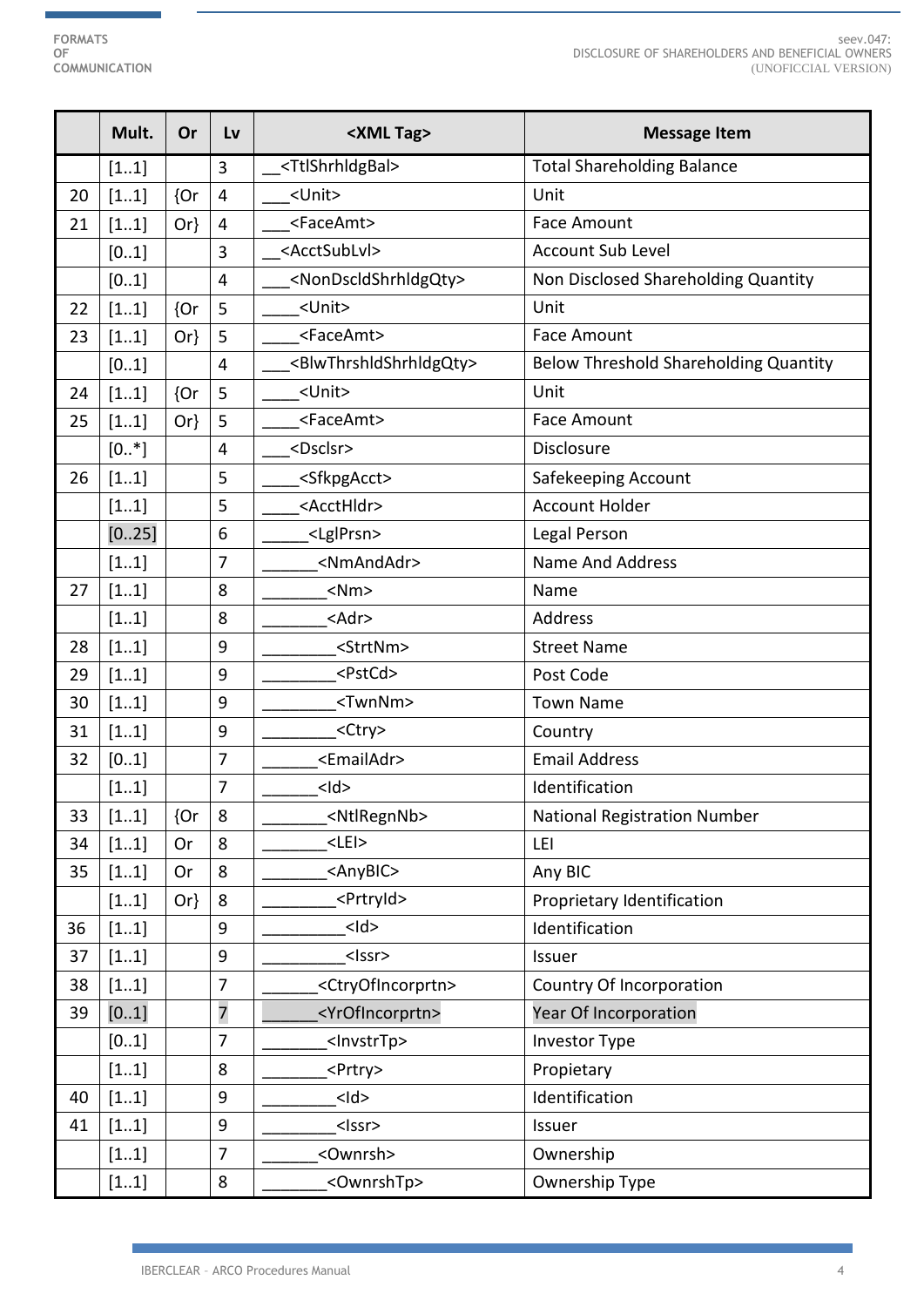ŧ

|    | Mult. | Or     | Lv               | <xml tag=""></xml>                  | <b>Message Item</b>         |
|----|-------|--------|------------------|-------------------------------------|-----------------------------|
| 42 | [11]  | {Or    | 9                | $<$ Cd $>$                          | Code                        |
|    | [11]  | $Or\}$ | $\boldsymbol{9}$ | <prtry></prtry>                     | Propietary                  |
| 43 | [11]  |        | 10               | $<$ Id $>$                          | Identification              |
| 44 | [11]  |        | 10               | <lssr></lssr>                       | Issuer                      |
| 45 | [01]  |        | 8                | <ownrshpctg></ownrshpctg>           | <b>Ownership Percentage</b> |
| 46 | [01]  |        | 8                | <usfrctpctg></usfrctpctg>           | <b>Usufruct Percentage</b>  |
|    | [025] |        | 6                | <ntrlprsn></ntrlprsn>               | <b>Natural Person</b>       |
|    | [11]  |        | $\overline{7}$   | <nmandadr></nmandadr>               | <b>Name And Address</b>     |
| 47 | [11]  |        | 8                | <frstnm></frstnm>                   | <b>First Name</b>           |
| 48 | [11]  |        | 8                | <srnm></srnm>                       | Surname                     |
|    | [11]  |        | 8                | <adr></adr>                         | Address                     |
| 49 | [11]  |        | 9                | <strtnm></strtnm>                   | <b>Street Name</b>          |
| 50 | [11]  |        | 9                | <pstcd></pstcd>                     | Post Code                   |
| 51 | [11]  |        | 9                | <twnnm></twnnm>                     | <b>Town Name</b>            |
| 52 | [11]  |        | 9                | <ctry></ctry>                       | Country                     |
| 53 | [01]  |        | $\overline{7}$   | <emailadr></emailadr>               | <b>Email Address</b>        |
|    | [11]  |        | $\overline{7}$   | $<$ Id $>$                          | Identification              |
| 54 | [11]  |        | 8                | $<$ Id $>$                          | Identification              |
|    | [01]  |        | 8                | <ldtp></ldtp>                       | <b>Identification Type</b>  |
| 55 | [11]  | {Or    | $\boldsymbol{9}$ | $<$ Cd $>$                          | Code                        |
|    | [11]  | $Or\}$ | $\boldsymbol{9}$ | <prtry></prtry>                     | Proprietary                 |
| 56 | [11]  |        | 10               | $<$ Id $>$                          | Identification              |
| 57 | [11]  |        | 10               | $<$ Issr>                           | Issuer                      |
| 58 | [11]  |        | 7                | <ntlty></ntlty>                     | Nationality                 |
|    | [01]  |        | $\overline{7}$   | <dtandplcofbirth></dtandplcofbirth> | Date And Place Of Birth     |
| 59 | [11]  |        | 8                | <birthdt></birthdt>                 | <b>Bitrh Date</b>           |
|    | [01]  |        | $\overline{7}$   | <lnvstrtp></lnvstrtp>               | Investor type               |
|    | [11]  |        | 8                | <prtry></prtry>                     | Propietary                  |
| 60 | [11]  |        | 9                | $<$ Id $>$                          | Identification              |
| 61 | [11]  |        | 9                | <lssr></lssr>                       | Issuer                      |
|    | [11]  |        | $\overline{7}$   | <ownrsh></ownrsh>                   | Ownership                   |
|    | [11]  |        | 8                | <ownrshtp></ownrshtp>               | Ownership Type              |
| 62 | [11]  | ${or}$ | 9                | $<$ Cd $>$                          | Code                        |
|    | [11]  | $Or\}$ | 9                | <prtry></prtry>                     | Proprietary                 |
| 63 | [11]  |        | 10               | $<$ Id $>$                          | Identification              |
| 64 | [11]  |        | 10               | $<$ Issr>                           | Issuer                      |
| 65 | [01]  |        | 8                | <ownrshpctg></ownrshpctg>           | <b>Ownership Percentage</b> |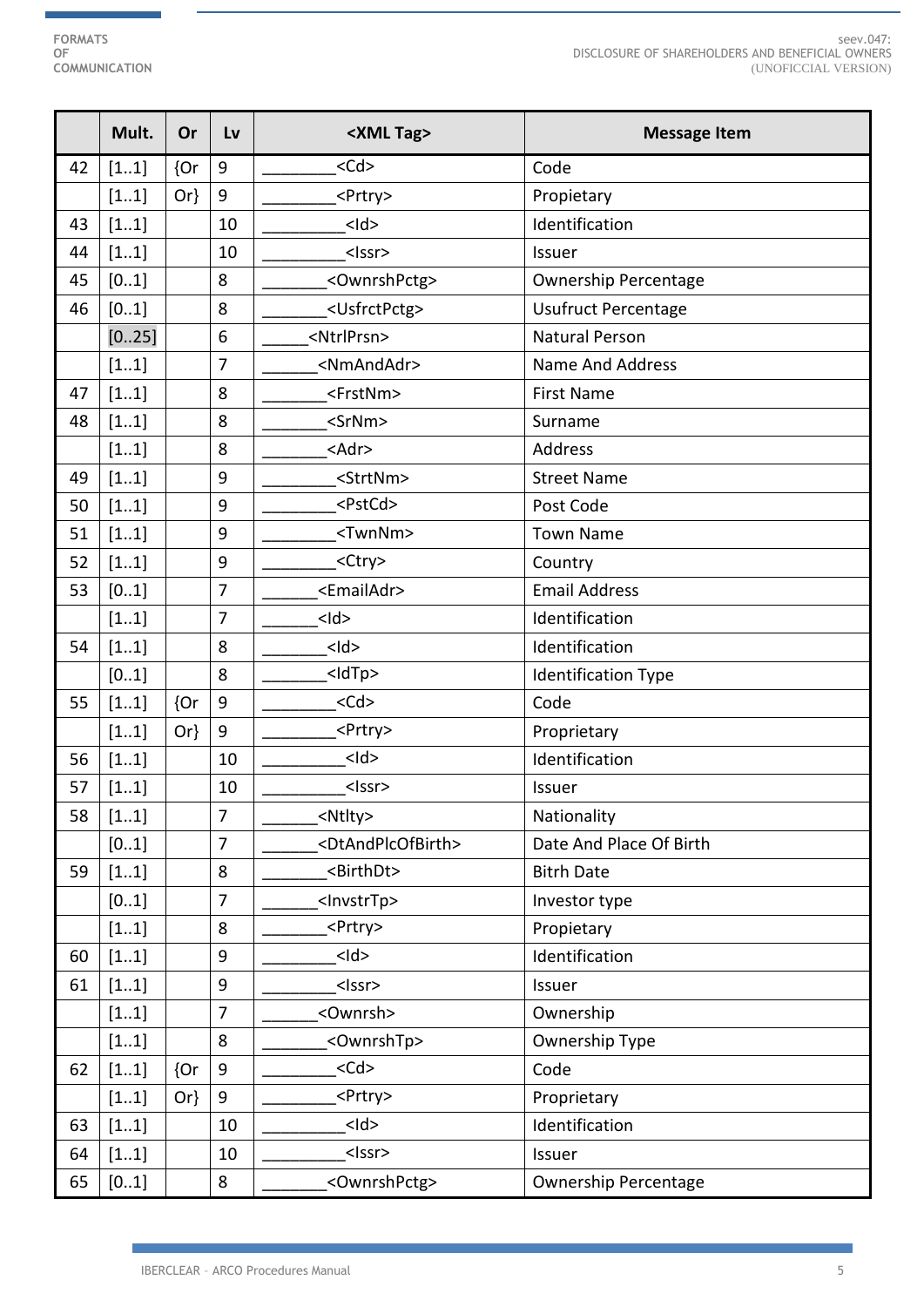Ť.

seev.047: DISCLOSURE OF SHAREHOLDERS AND BENEFICIAL OWNERS (UNOFICCIAL VERSION)

|    | Mult. | <b>Or</b> | Lv | <xml tag=""></xml>                    | <b>Message Item</b>          |
|----|-------|-----------|----|---------------------------------------|------------------------------|
| 66 | [01]  |           | 8  | <usfrctpctg></usfrctpctg>             | <b>Usufruct Percentage</b>   |
|    | [11]  |           | 5  | <shrhldgbal></shrhldgbal>             | <b>Shareholding Balance</b>  |
| 67 | [11]  |           | 6  | <shrhldgtp></shrhldgtp>               | <b>Shareholding Type</b>     |
|    | [11]  |           | 6  | Qty                                   | Quantity                     |
| 68 | [11]  | ${or}$    | 7  | <unit></unit>                         | Unit                         |
| 69 | [11]  | $Or\}$    | 7  | <faceamt></faceamt>                   | Face Amount                  |
|    | [01]  |           | 6  | <initldtofshrhldg></initldtofshrhldg> | Initial Date Of Shareholding |
| 70 | [11]  | ${or}$    | 7  | $<$ Dt $>$                            | Date                         |
|    | [11]  | $Or\}$    | 7  | $<$ DtCd $>$                          | Date Code                    |
| 71 | [11]  |           | 8  | $<$ Cd $>$                            | Code                         |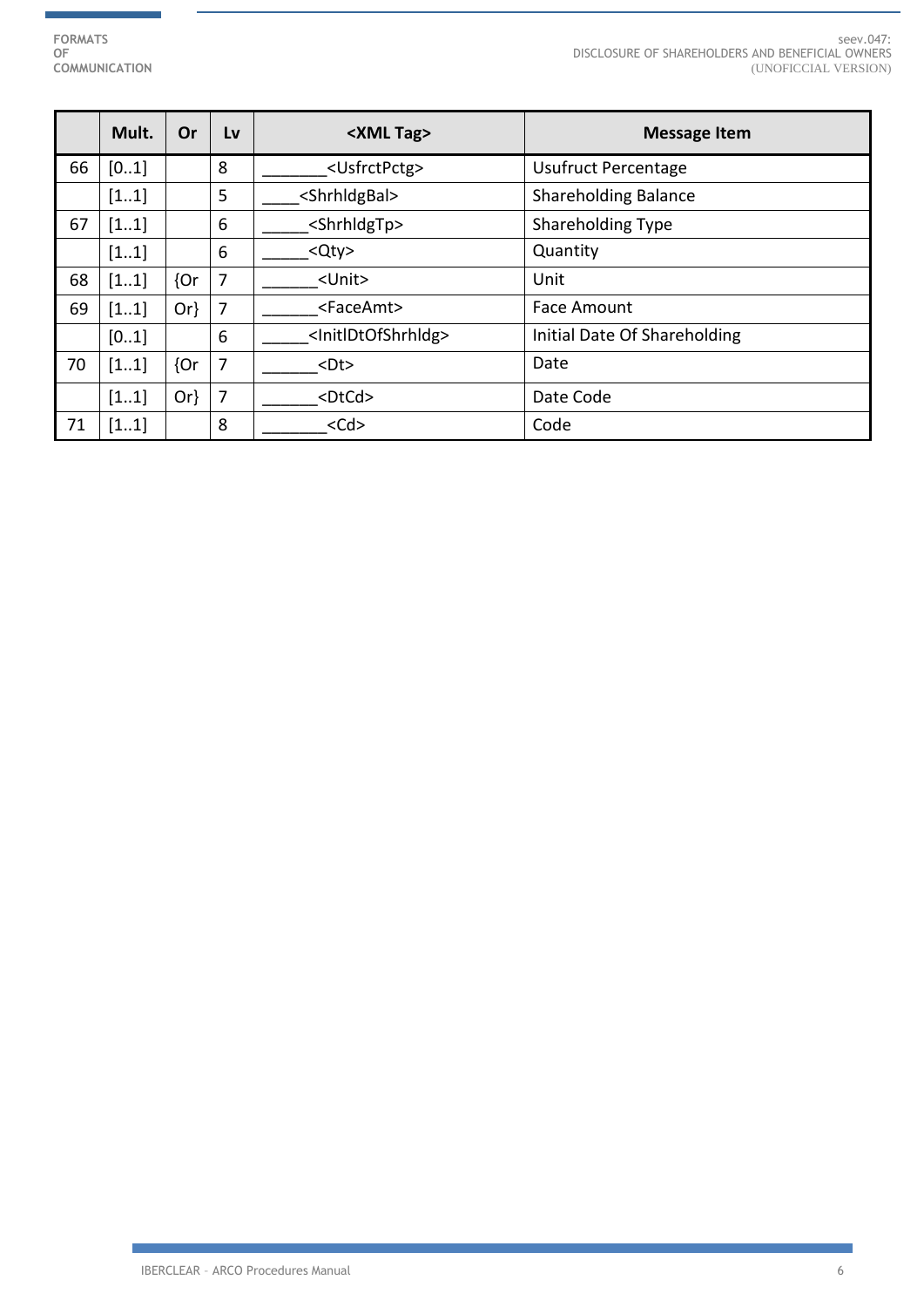seev.047: DISCLOSURE OF SHAREHOLDERS AND BENEFICIAL OWNERS (UNOFICCIAL VERSION)

## **Clarification of fields**

1 Name: Page Number Format: Up to 5 numerical positions. Content: Page number. 2 Name Last Page Indicator Format: Boolean Y/N. Content: Last page indicator: **True. False.** 3 Name Issuer Disclosure Request Identification Format: Alphanumeric up to 35 positions. Content: Official and unique reference assigned to the request for disclosure of the holders. 4 Name ISIN Format: 12 alphanumeric positions. Coding ISO 6166 [AZ] {2,2} [A-Z0-9] {9.9} [0-9] {1,1}. Content: Value code for which ownership identification is requested. 5 Name Shareholders Disclosure Record Date Format: ISODate: YYYY-MM-DD. Content: Record date for which the identification of ownership of the positions is requested. 6 Name Disclosure response Identification. Format: Alphanumeric up to 35 positions. Content: Unique answer reference with disclosures. 7 Name Name of Responding Intermediary Format: Alphanumeric up to 350 positions. Content: Name of intermediary that produces the seev.047 response. 8 Name BIC of Responding Intermediary Format: 11 alphanumeric positions [A-Z0-9] {4.4} [AZ] {2.2} [A-Z0-9] {2.2} [A-Z0-9] {3.3} Content: BIC code of the Intermediary that prepares the seev.047 response. For participant entities of IBERCLEAR, a BIC Code must be informed. 9 Name LEI of Responding Intermediary Format: 20 alphanumeric positions [A-Z0-9]{18,18}[0-9]{2,2}. Content: LEI code of the Intermediary that prepares the seev.047 response. 10 Name Name of Contact Person Format: Alphanumeric up to 35 positions. Content: Primary name. First surname. 11 Name Email Address of Contact Person Format: Alphanumeric up to 256 positions. Content: Email.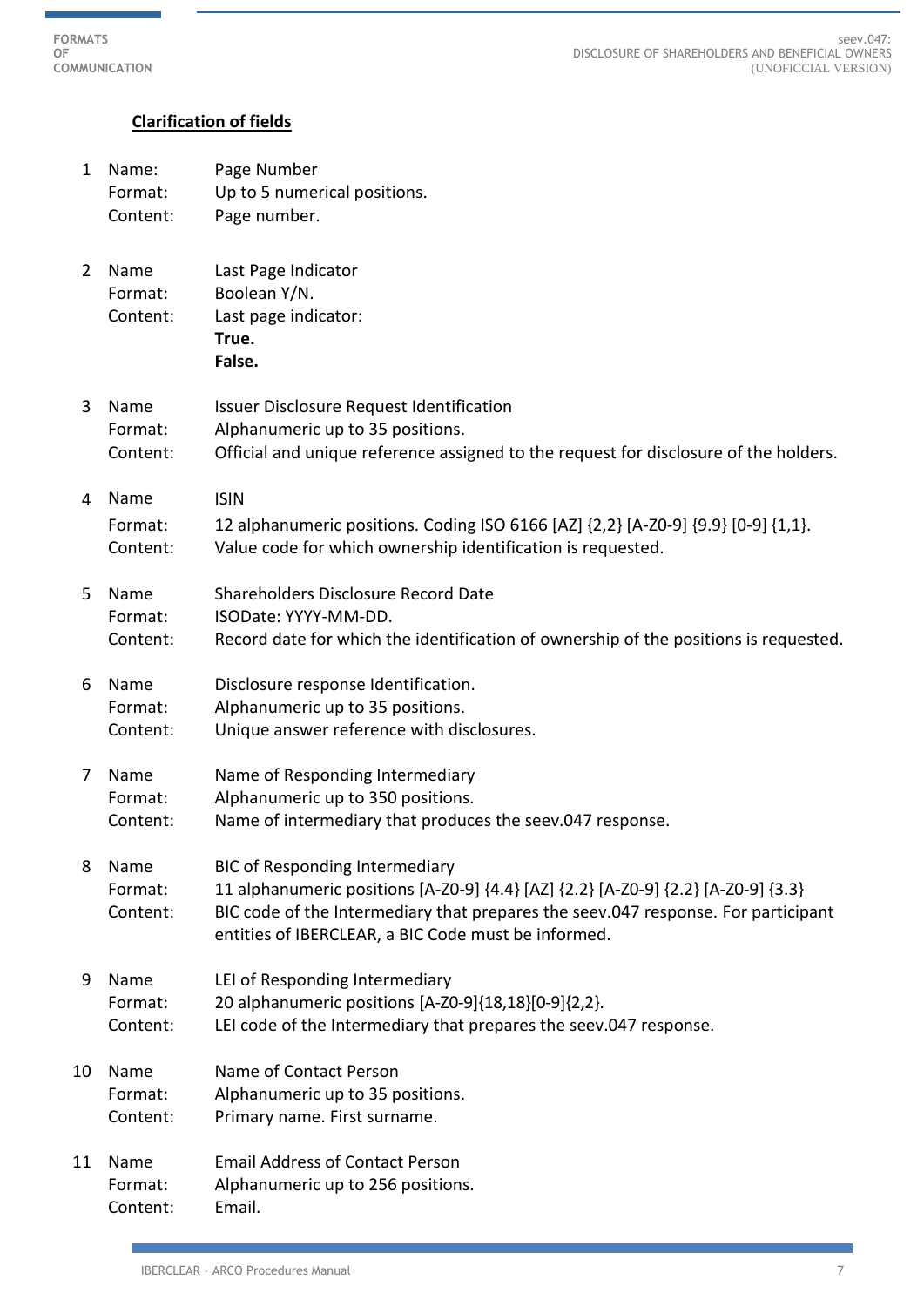| 12 | Name<br>Format:<br>Content: | No disclosure (Disclosure Information)<br>4-position code.<br>To indicate that there are no disclosures to communicate. Supported value:<br>NORE. No reason.                                                                                                   |
|----|-----------------------------|----------------------------------------------------------------------------------------------------------------------------------------------------------------------------------------------------------------------------------------------------------------|
| 13 | Name<br>Format:<br>Content: | Safekeeping Account<br>Alphanumeric up to 35 positions.<br>Securities account code with position.                                                                                                                                                              |
| 14 | Name<br>Format:<br>Content: | <b>BIC of Account Servicer</b><br>11 alphanumeric positions [A-Z0-9] {4.4} [AZ] {2.2} [A-Z0-9] {2.2} [A-Z0-9] {3.3}<br>BIC code of the institution that owns the account with position. For participant<br>entities of IBERCLEAR, a BIC Code must be informed. |
| 15 | Name<br>Format:<br>Content: | <b>LEI of Account Servicer</b><br>20 alphanumeric positions [A-Z0-9]{18,18}[0-9]{2,2}.<br>LEI code of the institution that owns the account with position.                                                                                                     |
| 16 | Name<br>Format:<br>Content: | Unit (of Shareholding Balance On Own Account)<br>Numeric of up to 18 positions, maximum 17 decimal places.<br>Number of securities or units owned by the institution that responds to the request<br>for identification of ownership.                          |
| 17 | Name<br>Format:<br>Content: | Face Amount (of Shareholding Balance On Own Account)<br>Numeric of up to 18 positions, maximum 5 decimal places, depending on the Currency.<br>Face amount owned by the institution that responds to the ownership identification<br>request.                  |
| 18 | Name<br>Format:<br>Content: | Unit (of Shareholding Balance On Client Account)<br>Numeric of up to 18 positions, maximum 17 decimal places.<br>Number of securities or units that are owned by third parties.                                                                                |
| 19 | Name<br>Format:<br>Content: | Face Amount (of Shareholding Balance On Client Account)<br>Numeric of up to 18 positions, maximum 5 decimal places, depending on the Currency.<br>Face amount of the position owned by third parties.                                                          |
| 20 | Name<br>Format:<br>Content: | Unit (of Total Shareholding Balance)<br>Numeric of up to 18 positions, maximum 17 decimal places.<br>Total number of securities or units: Own positions + third party positions.                                                                               |
| 21 | Name<br>Format:<br>Content: | Face Amount (of Total Shareholding Balance)<br>Numeric of up to 18 positions, maximum 5 decimal places, depending on the Currency.<br>Total face amount: Own positions + third party positions.                                                                |
| 22 | Name<br>Format:             | Unit (of Non Disclosed Shareholding Quantity in Account Sub Level)<br>Numeric of up to 18 positions, maximum 17 decimal places.                                                                                                                                |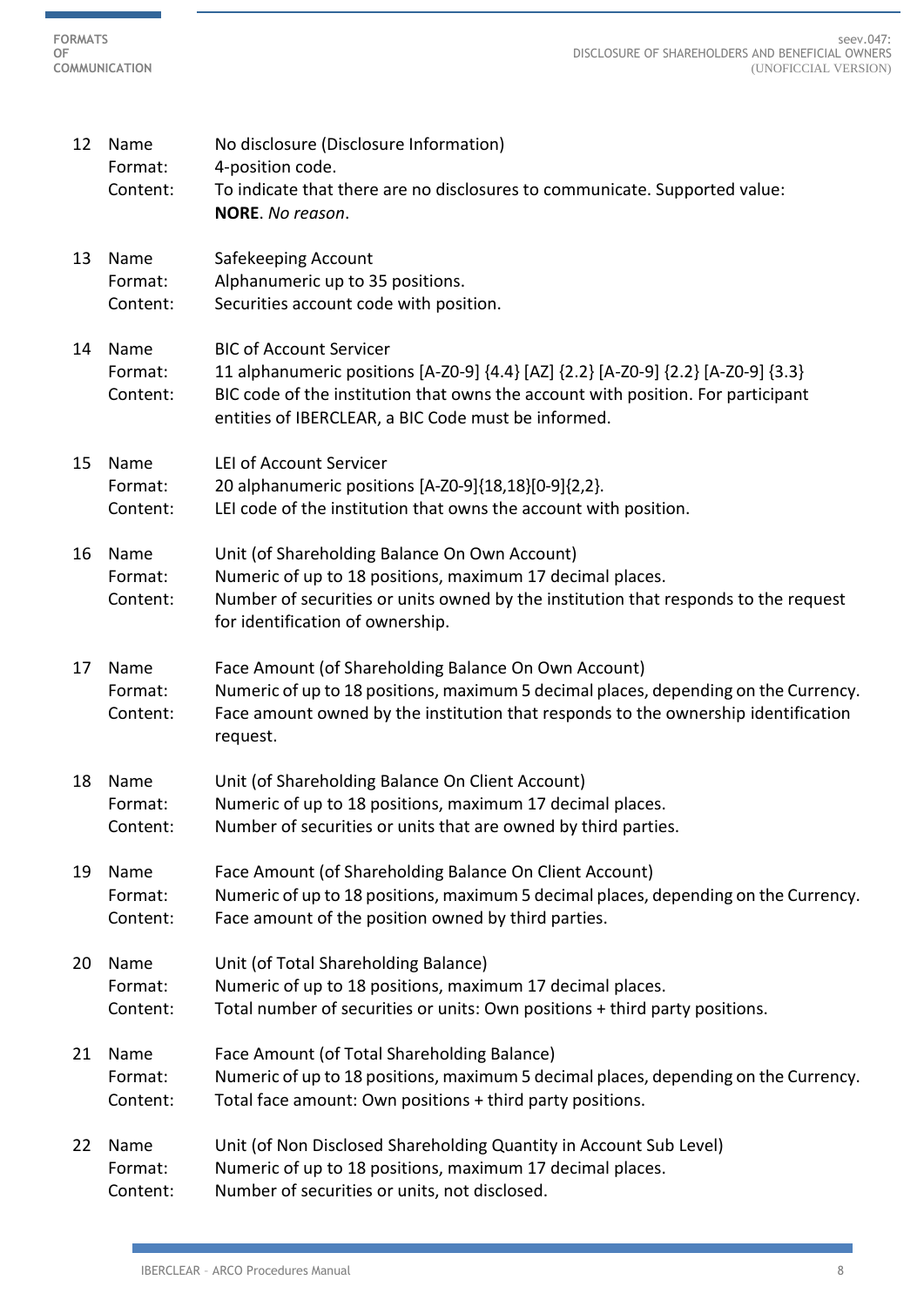ń

| 23 | Name<br>Format:<br>Content: | Face Amount (of Non Disclosed Shareholding Quantity in Account Sub Level)<br>Numeric of up to 18 positions, maximum 5 decimal places, depending on the Currency.<br>Face amount of the position, not disclosed.                                                                                                                                                                                    |
|----|-----------------------------|----------------------------------------------------------------------------------------------------------------------------------------------------------------------------------------------------------------------------------------------------------------------------------------------------------------------------------------------------------------------------------------------------|
| 24 | Name<br>Format:<br>Content: | Unit (of Below Threshold Shareholding Quantity in Account Sub Level)<br>Numeric of up to 18 positions, maximum 17 decimal places.<br>Number of securities or units not reported because below the established threshold.                                                                                                                                                                           |
| 25 | Name<br>Format:<br>Content: | Face Amount (of Below Threshold Shareholding Quantity in Account Sub Level)<br>Numeric of up to 18 positions, maximum 5 decimal places, depending on the Currency.<br>Face amount of the position not reported because below the established threshold.                                                                                                                                            |
| 26 | Name<br>Format:<br>Content: | Safekeeping Account (of Disclosure)<br>Alphanumeric up to 35 positions.<br>Account code where the position is deposited (SAC or sub-account).                                                                                                                                                                                                                                                      |
| 27 | Name<br>Format:<br>Content: | Name (of legal Person in Account Holder of Disclosure)<br>Alphanumeric up to 350 positions.<br>Name of the legal person owning the disclosed position.                                                                                                                                                                                                                                             |
| 28 | Name<br>Format:<br>Content: | <b>Street Name</b><br>Text of up to 70 characters.<br>Free text to identify the street name.                                                                                                                                                                                                                                                                                                       |
| 29 | Name<br>Format:<br>Content: | Post Code<br>Text of up to 16 characters.<br>Free text for post code.                                                                                                                                                                                                                                                                                                                              |
| 30 | Name<br>Format:<br>Content: | <b>Town Name</b><br>Text of up to 35 characters.<br>Free text for town.                                                                                                                                                                                                                                                                                                                            |
| 31 | Name<br>Format:<br>Content: | Country<br>2-position alphabetic code.<br>Country code ISO3166.                                                                                                                                                                                                                                                                                                                                    |
| 32 | Name<br>Format:<br>Content: | <b>Email Address</b><br>Alphanumeric up to 256 positions.<br>Email.                                                                                                                                                                                                                                                                                                                                |
| 33 | Name<br>Format:<br>Content: | National registration Number (Identification of Legal Person)<br>Alphanumeric up to 35 positions.<br>Official number assigned by a national registration authority.<br>The information of this field will be transferred in HTITU12 format to the issuer as<br>follows:<br>If it is a legal person with Spanish nationality, the content will be validated according<br>to the structure of a CIF: |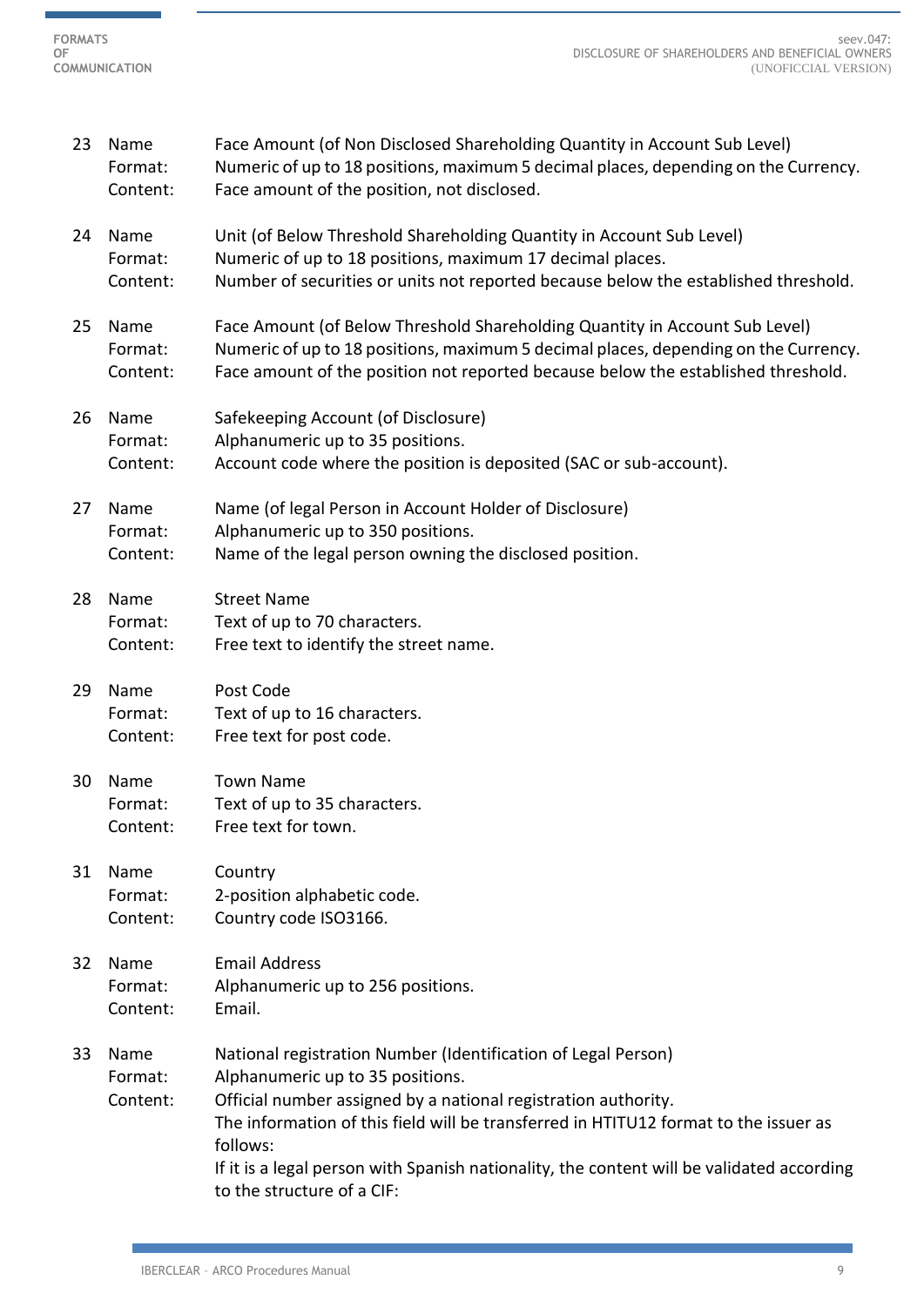$\overline{\phantom{0}}$ 

|    |                             | $\cdot$ In the case of passing the validations, Ownership will be recorded in<br>the system as a CIF (C).<br>❖ In the case of not passing the validations, Ownership will be rejected.<br>If it is a legal person with nationality other than Spanish, the content will be validated<br>according to the structure of a CIF:<br>❖ In the case of passing the validations, Ownership will be recorded in<br>the system as a CIF (C).<br>❖ In the case of not passing the validations, Ownership will be recorded<br>in the system as OTROS (O). |
|----|-----------------------------|------------------------------------------------------------------------------------------------------------------------------------------------------------------------------------------------------------------------------------------------------------------------------------------------------------------------------------------------------------------------------------------------------------------------------------------------------------------------------------------------------------------------------------------------|
| 34 | Name<br>Format:<br>Content: | LEI of Legal Person<br>20 alphanumeric positions [A-Z0-9] {18,18} [0-9] {2,2}.<br>LEI code of the legal person.                                                                                                                                                                                                                                                                                                                                                                                                                                |
| 35 | Name<br>Format:<br>Content: | <b>BIC of Legal Person</b><br>11 alphanumeric positions [A-Z0-9] {4.4} [AZ] {2.2} [A-Z0-9] {2.2} [A-Z0-9] {3.3}.<br>BIC code of the legal person.                                                                                                                                                                                                                                                                                                                                                                                              |
| 36 | Name<br>Format:<br>Content: | Proprietary Identification (Identification of legal person)<br>Alphanumeric up to 35 positions.<br>Identification type assigned by a national registration authority that differs from the<br>list of the three previous fields.                                                                                                                                                                                                                                                                                                               |
| 37 | Name<br>Format:<br>Content: | Issuer of Proprietary Identification (Identification of legal person)<br>Alphanumeric up to 35 positions.<br>Entity that assigns the above identification.                                                                                                                                                                                                                                                                                                                                                                                     |
| 38 | Name<br>Format:<br>Content: | Country of Incorporation<br>2-position alphabetic code.<br>Country code ISO3166.                                                                                                                                                                                                                                                                                                                                                                                                                                                               |
| 39 | Name<br>Format:<br>Content: | Year of Incorporation<br>4-position alphabetic code. Year represented by YYYY.<br>Year during which the legal entity was officially incorporated. ISO8601.                                                                                                                                                                                                                                                                                                                                                                                     |
| 40 | Name<br>Format:<br>Content: | Proprietary Identification of Investor Type<br>Alphanumeric with 4 positions.<br>AEB Subscriber code.                                                                                                                                                                                                                                                                                                                                                                                                                                          |
| 41 | Name<br>Format:<br>Content: | Issuer of Proprietary Identification (Investor Type)<br>Alphanumeric up to 35 positions.<br>Entity that assigns the above identification. Must be completed with "AEB" in the first<br>three positions to identify the code assigned by the Spanish Banking Association.                                                                                                                                                                                                                                                                       |
| 42 | Name<br>Format:<br>Content: | Code of Ownership Type<br>Alphanumeric with 4 positions.<br>Holder type code:<br><b>USUF: Usufructuary.</b>                                                                                                                                                                                                                                                                                                                                                                                                                                    |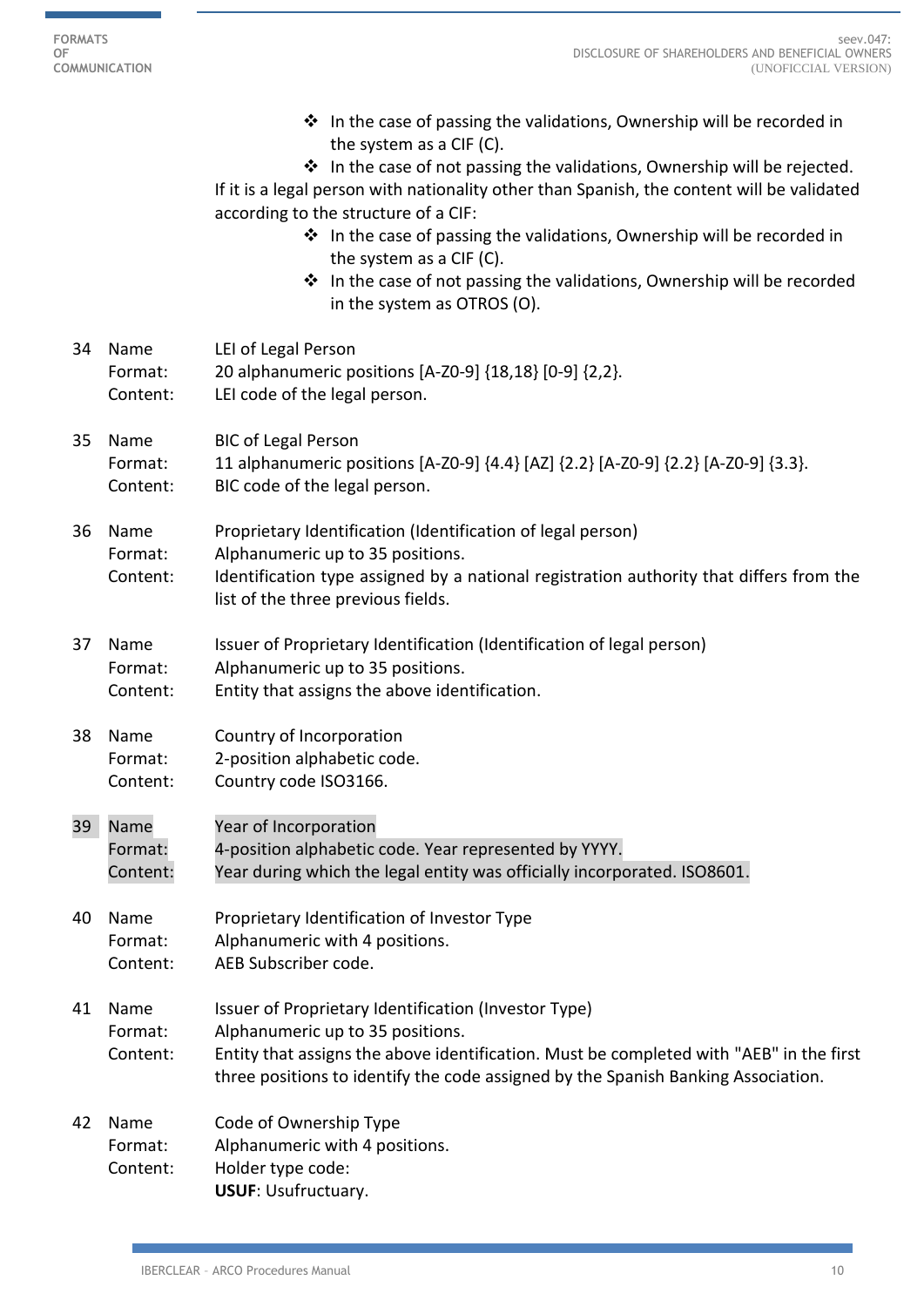**FORMATS OF COMMUNICATION**

> **OWNR**: Owner. **BOWN**: Bare owner.

43 Name Identification of Proprietary (Ownership Type) Format: Alphanumeric with 4 positions. Content: Proprietary code different from those described in the previous field. 44 Name Issuer of Proprietary Identification (Ownership Type) Format: Alphanumeric up to 35 positions. Content: Entity that assigns the above identification. 45 Name Ownership Percentage Format: Numeric of up to 11 positions, including dot, maximum 10 decimal places. Content: Percentage ownership. 46 Name Usufruct Percentage Format: Numeric of up to 11 positions, including dot, maximum 10 decimal places. Content: Usufruct percentage. 47 Name First Name (of Natural Person in Account Holder of Disclosure) Format: Alphanumeric up to 350 positions. Content: First name of the natural person who owns the disclosed position. First name. 48 Name Surname (of Natural Person in Account Holder of Disclosure) Format: Alphanumeric up to 350 positions. Content: Primary name of the natural person who owns the disclosed position. Person's surname. To identify two surnames they must be separated by a "/". 49 Name Street Name Format: Text of up to 70 characters. Content: Free text to identify the street name. 50 Name Post Code Format: Text of up to 16 characters. Content: Free text for post code. 51 Name Town Name Format: Text of up to 35 characters. Content: Free text for town. 52 Name Country Format: 2-position alphabetic code. Content: Country code ISO3166. 53 Name Email Address Format: Alphanumeric up to 256 positions. Content: Email.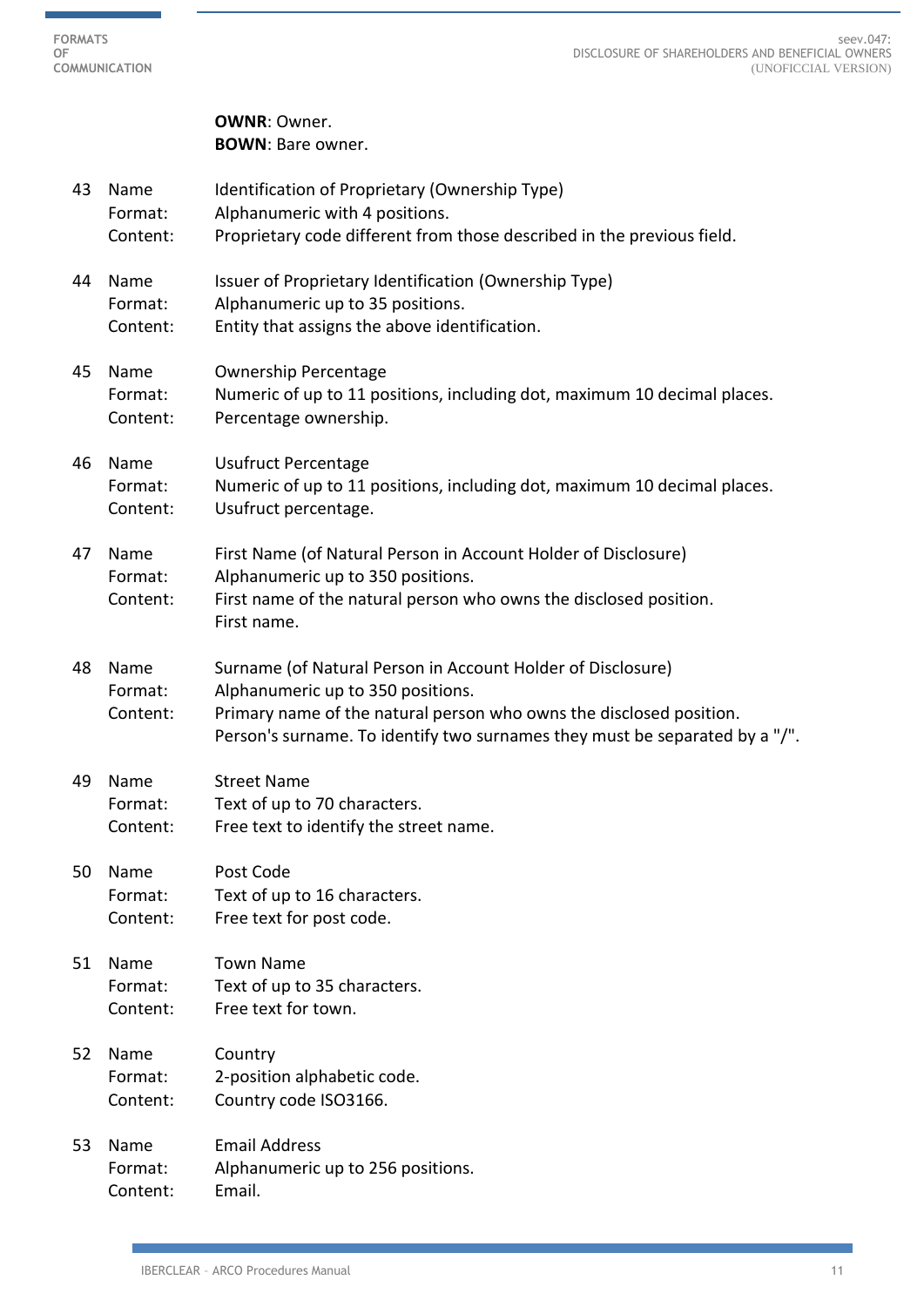**FORMATS OF COMMUNICATION**

> 54 Name Identification Format: Alphanumeric up to 35 positions. Content: Official (local) identification assigned by a national registration authority. 55 Name Code of identification Type Format: Alphanumeric up to 4 positions. Content: Type of official identification assigned by a national registration authority: Alien Registration Number [**ARNU**] Concat [**CUST**] Corporate Identification [**CORP**] Driver License Number [**DRLC**] Identity Card Number [**IDCD**] National Registration Identification Number [**NRIN**] Passport Number [**CCPT**] Social Security Number [**SOCS**] Tax Identification Number [**TXID**] The information reported under the NRIN Code (National Registration Identification Number) will be transferred in HTITU12 format to the issuer as follows: If it is a natural person with Spanish nationality, the content will be validated according to the structure of a NIF: ❖ In the case of passing the validations, Ownership will be recorded in the system as a NIF (N).  $\cdot$  In the case of not passing the validations, Ownership will be rejected. If it is a natural person with nationality other than Spanish, the content will be validated according to the structure of a NIF: ❖ In the case of passing the validations, Ownership will be recorded in the system as a NIF (N) ❖ In the case of not passing the validations, Ownership will be recorded in the system as IDENTIFICACIÓN EN EL PAÍS DE ORIGEN (I). 56 Name Proprietary Identification Code (Identification Type) Format: Alphanumeric up to 4 positions. Content: Official Identification type assigned by a national registration authority that differs from the list of the previous field. 57 Name Issuer of Proprietary Identification code (Identification Type) Format: Alphanumeric up to 35 positions. Content: Entity that assigns the above identification. 58 Name Nationality Format: 2-position alphabetic code. Content: Nationality code of the natural person ISO3166. 59 Name Birth Date Format: ISODate: YYYY-MM-DD. Content: Date of birth.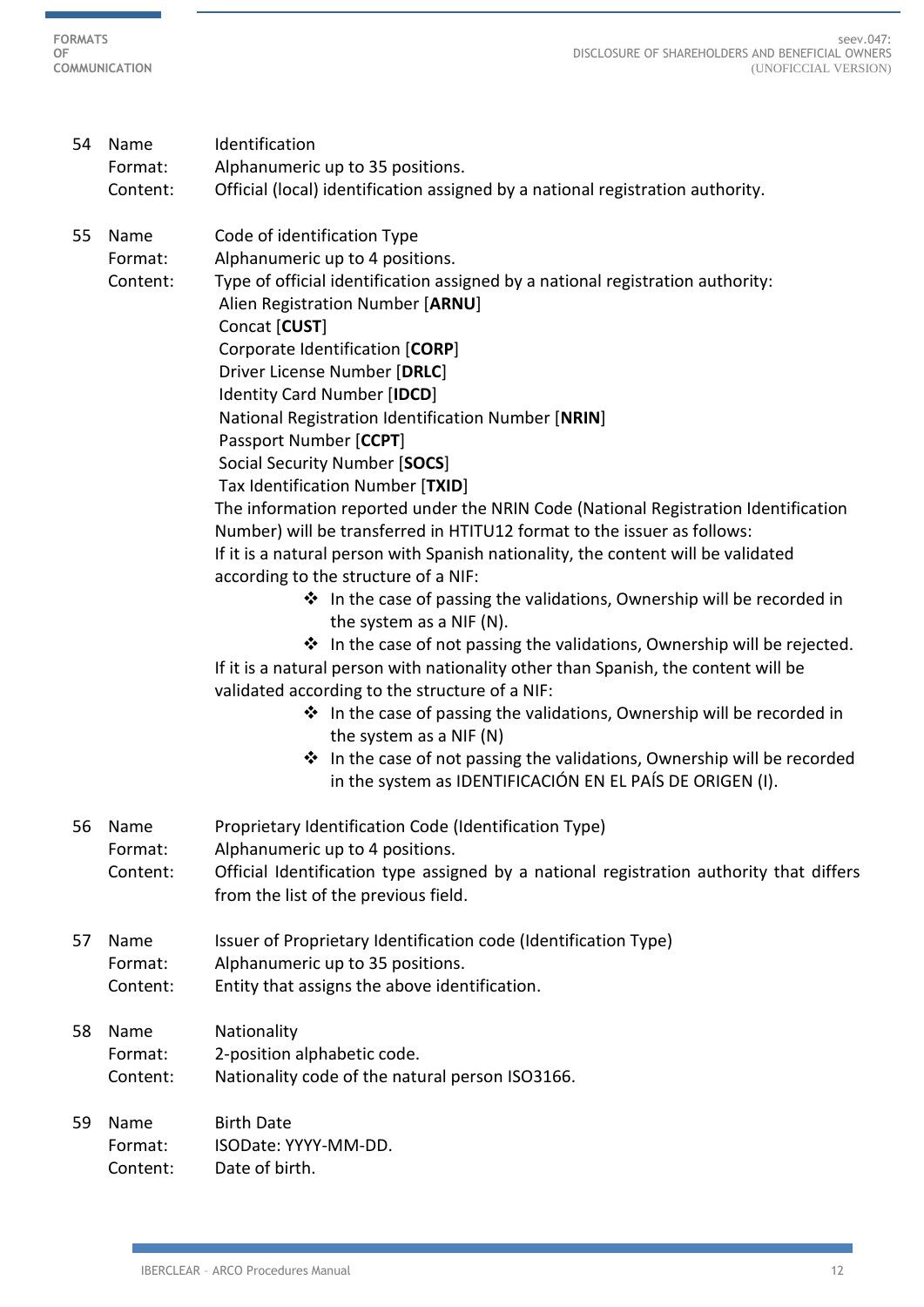- 60 Name Proprietary Identification of Investor Type Format: Alphanumeric with 4 positions. Content: AEB subscriber code.
- 61 Name Issuer of Proprietary Identification of Investor Type. Format: Alphanumeric up to 35 positions. Content: Entity that assigns the above identification. Must be completed with "AEB" in the first three positions to identify the code assigned by the Spanish Banking Association.
- 62 Name Code of Ownership Type Format: Alphanumeric with 4 positions. Content: Holder type code: **USUF**: Usufructuary **OWNR**: Owner **BOWN**: Bare owner.
- 63 Name Identification of Proprietary (Ownership Type) Format: Alphanumeric up to 4 positions. Content: Holder type code: **REPR**: Representative.
- 64 Name Issuer of Proprietary Identification (Ownership Type) Format: Alphanumeric up to 35 positions. Content: Entity that assigns the above identification.
- 65 Name Ownership Percentage Format: Numeric of up to 11 positions, including dot, maximum 10 decimal places. Content: Percentage ownership.
- 66 Name Usufruct Percentage Format: Numeric of up to 11 positions, including dot, maximum 10 decimal places. Content: Usufruct percentage.
- 67 Name Shareholding Type Format: Alphanumeric with 4 positions. Content: Owner Code: **BENE:** Beneficial Shareholding. **NOMI:** Nominee Shareholding. **OOAC:** On Own Account. **UKWN:** Unknown.
- 68 Name Unit (of Shareholding Balance) Format: Numeric of up to 18 positions, maximum 17 decimal places. Content: Number of securities or units, declared position.

## 69 Name Face Amount (of Shareholding Balance) Format: Numeric of up to 18 positions, maximum 5 decimal places, depending on the currency. Content: Face amount of the declared position.